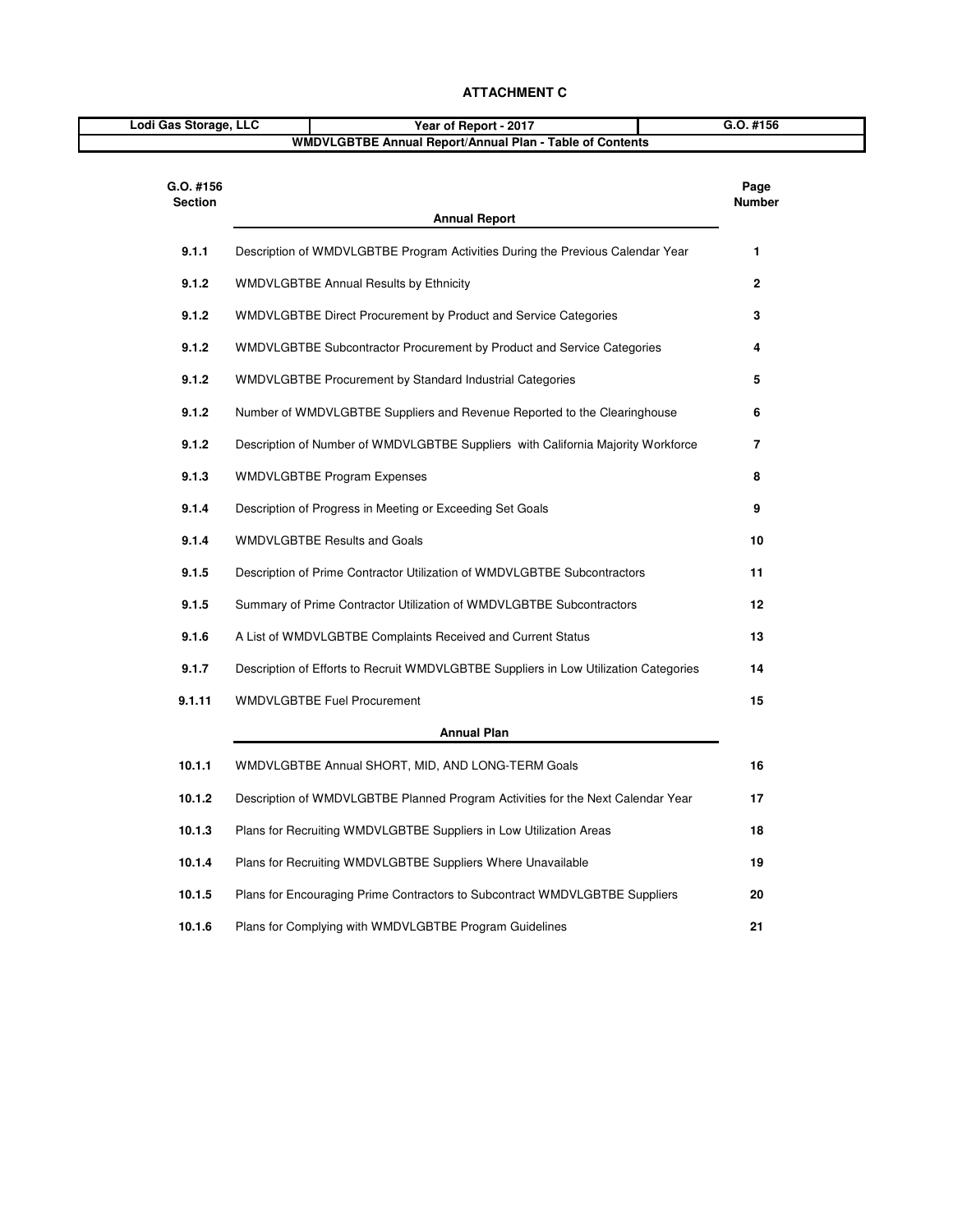**Page 1**

|                | Lodi Gas Storage, LLC                                                                                                                   | Year of Report - 2017 | G.O. #156 Sec. 9.1.1 |  |
|----------------|-----------------------------------------------------------------------------------------------------------------------------------------|-----------------------|----------------------|--|
|                | Description of WMDVLGBTBE Program Activities During the Previous Calendar Year                                                          |                       |                      |  |
|                |                                                                                                                                         |                       |                      |  |
| Line           |                                                                                                                                         |                       |                      |  |
| No.            | A description of WMDVLGBTBE program activities engaged in during the previous calendar year. Internal program activities.               |                       |                      |  |
| $\overline{1}$ | Lodi Gas Storage, LLC's vendor selection policy states, "It is the policy of Lodi Gas Storage, LLC (LGS) that women, minority, disabled |                       |                      |  |
| $\overline{c}$ | veteran and/or lesbian, gay, bisexual or transgender individual-owned business enterprises (WMDVLGBTBE) shall have the maximum          |                       |                      |  |
| 3              | practicable opportunity to participate in the performance of contracts. Furthermore, this policy shall not be used to exclude qualified |                       |                      |  |
| $\overline{4}$ | non-WMDVLGBTBE's from participating in LGS contracting."                                                                                |                       |                      |  |
| 5              |                                                                                                                                         |                       |                      |  |
| 6              |                                                                                                                                         |                       |                      |  |
| 7              |                                                                                                                                         |                       |                      |  |
| 8              |                                                                                                                                         |                       |                      |  |
| 9              |                                                                                                                                         |                       |                      |  |
| 10             |                                                                                                                                         |                       |                      |  |
| 11             |                                                                                                                                         |                       |                      |  |
| 12             |                                                                                                                                         |                       |                      |  |
| 13             |                                                                                                                                         |                       |                      |  |
| 14             |                                                                                                                                         |                       |                      |  |
| 15             |                                                                                                                                         |                       |                      |  |
| 16             |                                                                                                                                         |                       |                      |  |
| 17             |                                                                                                                                         |                       |                      |  |
| 18             |                                                                                                                                         |                       |                      |  |
| 19             |                                                                                                                                         |                       |                      |  |
| 20             |                                                                                                                                         |                       |                      |  |
| 21             |                                                                                                                                         |                       |                      |  |
| 22             |                                                                                                                                         |                       |                      |  |
| 23             |                                                                                                                                         |                       |                      |  |
| 24             |                                                                                                                                         |                       |                      |  |
| 25             |                                                                                                                                         |                       |                      |  |
|                |                                                                                                                                         |                       |                      |  |
| Line<br>No.    | A description of WMDVLGBTBE program activities engaged in during the previous calendar year. External program activities.               |                       |                      |  |
| 26             | Lodi Gas Storage, LLC's vendor selection policy states, "It is the policy of Lodi Gas Storage, LLC (LGS) that women, minority, disabled |                       |                      |  |
| 27             | veteran and/or lesbian, gay, bisexual or transgender individual-owned business enterprises (WMDVLGBTBE) shall have the maximum          |                       |                      |  |
| 28             | practicable opportunity to participate in the performance of contracts. Furthermore, this policy shall not be used to exclude qualified |                       |                      |  |
| 29             | non-WMDVLGBTBE's from participating in LGS contracting."                                                                                |                       |                      |  |
| 30             |                                                                                                                                         |                       |                      |  |
| 31             |                                                                                                                                         |                       |                      |  |
| 32             | In addition to supplying each contractor from whom LGS accepted bids for construction or construction related services with a copy of   |                       |                      |  |
| 33             | this policy, LGS encouraged the prospective contractors to consider including WMDVLGBTBE firms in their sub-contracting practices.      |                       |                      |  |
| 34             |                                                                                                                                         |                       |                      |  |
| 35             |                                                                                                                                         |                       |                      |  |
| 36             |                                                                                                                                         |                       |                      |  |
| 37             | LGS participated in the CPUC/Joint Utilities Los Angeles Business Expo on Wednesday, May 3rd, 2017. The event included: a panel         |                       |                      |  |
| 38             | discussion on how to do business with utilities; one-on-one meetings with procurement representatives from utility companies,           |                       |                      |  |
| 39             | local/state agencies, and others; a vendor/resource fair; and workshops.                                                                |                       |                      |  |
| 40             |                                                                                                                                         |                       |                      |  |
| 41             |                                                                                                                                         |                       |                      |  |
| 42             |                                                                                                                                         |                       |                      |  |
| 43             |                                                                                                                                         |                       |                      |  |
| 44             |                                                                                                                                         |                       |                      |  |
| 45             |                                                                                                                                         |                       |                      |  |
| 46             |                                                                                                                                         |                       |                      |  |
| 47             |                                                                                                                                         |                       |                      |  |
| 48             |                                                                                                                                         |                       |                      |  |
| 49             |                                                                                                                                         |                       |                      |  |
| 50             |                                                                                                                                         |                       |                      |  |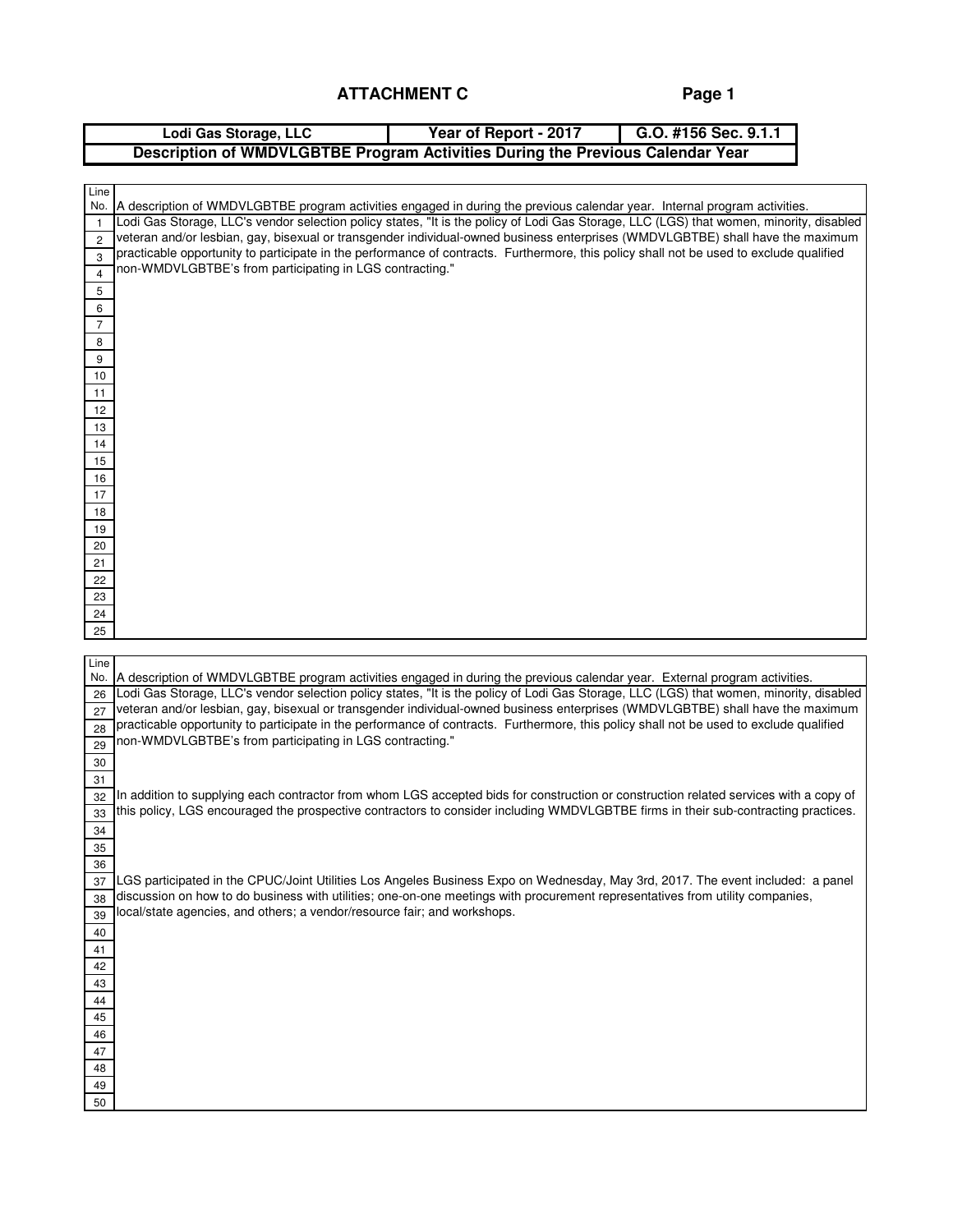**Lodi Gas Storage, LLC Year of Report - 2017**

**G.O. #156 Sec. 9.1.2**

# **WMDVLGBTBE Annual Results by Ethnicity**

|                |                                |                                                 |               | Year of Report - 2016 |            |       |
|----------------|--------------------------------|-------------------------------------------------|---------------|-----------------------|------------|-------|
|                |                                |                                                 | <b>Direct</b> | Sub                   | Total \$   | %     |
|                |                                | Asian Pacific American                          | \$0           | $\sqrt{6}$            | $\sqrt{6}$ | 0.00% |
| $\overline{c}$ |                                | African American                                | \$0           | \$0                   | \$0        | 0.00% |
| $\overline{3}$ | <b>Minority</b><br><b>Male</b> | Hispanic American                               | \$20,210      | \$0                   | \$20,210   | 0.36% |
| 4              |                                | Native American                                 | \$0           | \$0                   | \$0        | 0.00% |
| 5              |                                | <b>Total Minority Male</b>                      | \$20,210      | \$0                   | \$20,210   | 0.36% |
| 6              |                                | Asian Pacific American                          | \$0           | \$0                   | \$0        | 0.00% |
| $\overline{7}$ | <b>Minority</b>                | African American                                | \$0           | \$0                   | \$0        | 0.00% |
| $\overline{8}$ | Female                         | Hispanic American                               | \$0           | \$0                   | \$0        | 0.00% |
| $\overline{9}$ |                                | Native American                                 | \$0           | \$0                   | \$0        | 0.00% |
| 10             |                                | <b>Total Minority Female</b>                    | $\sqrt[6]{}$  | \$0                   | \$0        | 0.00% |
|                |                                |                                                 |               |                       |            |       |
| 11             |                                | <b>Total Minority Business Enterprise (MBE)</b> | \$20,210      | \$0                   | \$20,210   | 0.36% |
|                |                                |                                                 |               |                       |            |       |
| 12             |                                | Women Business Enterprise (WBE)                 | \$167,790     | \$0                   | \$167,790  | 2.96% |
|                |                                |                                                 |               |                       |            |       |
|                |                                | Lesbian, Gay, Bisexual, Transgender             | \$0           | \$0                   | \$0        | 0.00% |
| 13             |                                | <b>Business Enterprise (LGBTBE)</b>             |               |                       |            |       |
|                |                                |                                                 |               |                       |            |       |
|                |                                | <b>Disabled Veteran Business</b>                | \$0           | \$0                   | \$0        | 0.00% |
| 14             | Enterprise (DVBE)              |                                                 |               |                       |            |       |
|                |                                |                                                 |               |                       |            |       |
| 15             | Other $8(a)^*$                 |                                                 | \$0           | \$0                   | \$0        | 0.00% |
|                |                                |                                                 |               |                       |            |       |
| 16             |                                | <b>TOTAL WMDVLGBTBE</b>                         | \$187,999     | \$0                   | \$187,999  | 3.32% |
|                |                                |                                                 |               |                       |            |       |

17 **Net Procurement\*\* \$5,662,245**

**NOTE: \* FIRMS CLASSIFIED AS 8(a) OF SMALL BUSINESS ADMINISTRATION INCLUDES NON-WMDVLGBTBE**

**\*\* NET PROCUREMENT INCLUDES PURCHASE ORDER, NON-PURCHASE ORDER, AND CREDIT CARD DOLLARS**

**Direct - DIRECT PROCUREMENT**

**Sub - SUBCONTRACTOR PROCUREMENT**

**% - PERCENTAGE OF NET PROCUREMENT**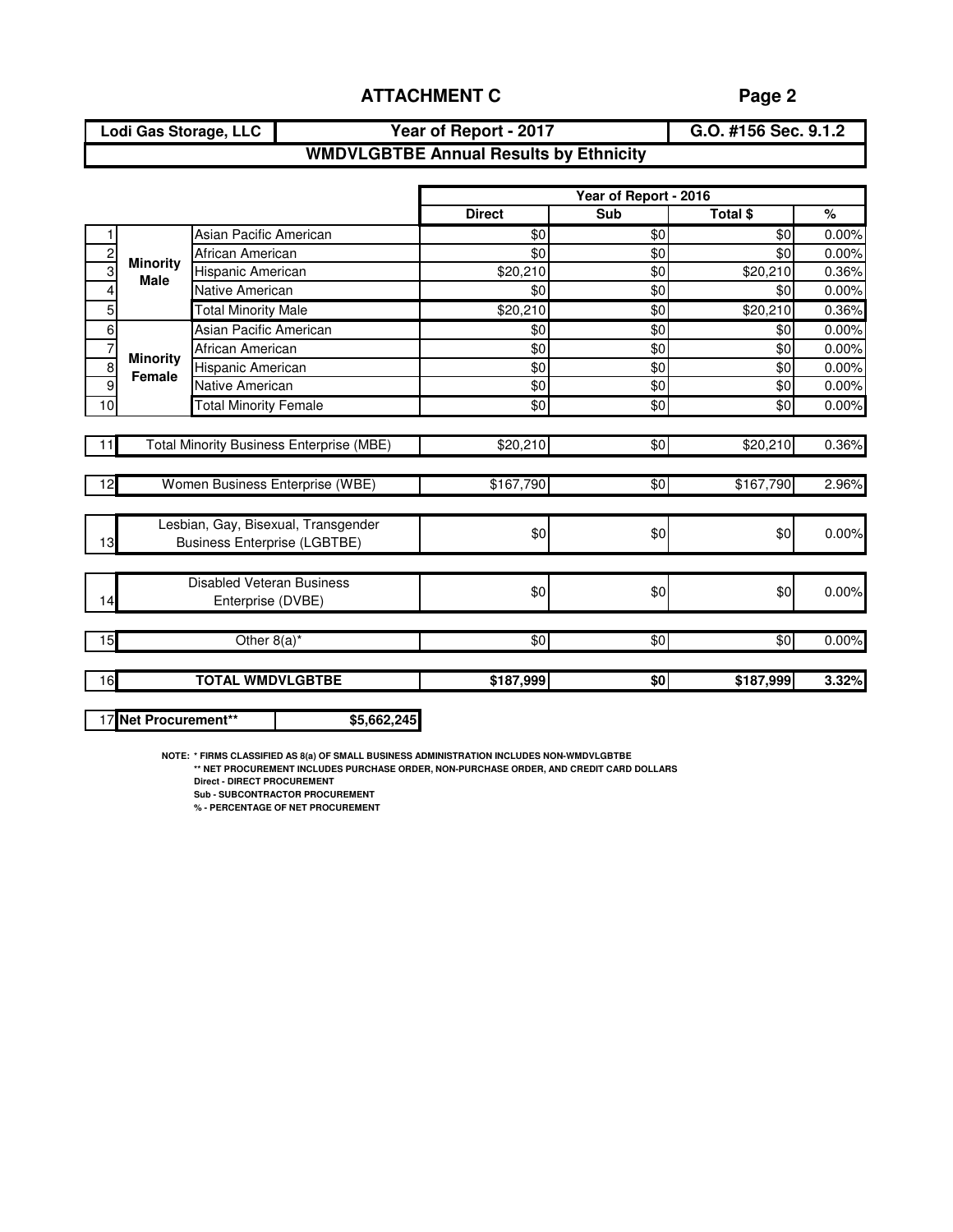### **Page 3**

#### **Lodi Gas Storage, LLC Year of Report - 2017 G.O. #156 Sec. 9.1.2 WMDVLGBTBE Direct Procurement by Product and Service Categories**

|                                                       |                              |                            |                                                    |               | <b>Products</b> |       | <b>Services</b> |       | <b>Total</b> |       |  |
|-------------------------------------------------------|------------------------------|----------------------------|----------------------------------------------------|---------------|-----------------|-------|-----------------|-------|--------------|-------|--|
|                                                       |                              |                            |                                                    |               | \$              | %     | \$              | %     | \$           | %     |  |
| 1                                                     |                              | Asian Pacific American     |                                                    | Direct        | \$0             | 0.00% | \$0             | 0.00% | \$0          | 0.00% |  |
| $\overline{c}$                                        |                              | African American           |                                                    | <b>Direct</b> | \$0             | 0.00% | \$0             | 0.00% | \$0          | 0.00% |  |
| 3                                                     | <b>Minority</b><br>Male      | Hispanic American          |                                                    | Direct        | \$20,210        | 0.00% | \$0             | 0.00% | \$20,210     | 0.00% |  |
| 4                                                     |                              | Native American            |                                                    | Direct        | \$0             | 0.00% | \$0             | 0.00% |              |       |  |
| 5                                                     |                              | <b>Total Minority Male</b> |                                                    | Direct        | \$20,210        | 0.36% | \$0             | 0.00% | \$20,210     | 0.36% |  |
| 6                                                     |                              | Asian Pacific American     |                                                    | <b>Direct</b> | \$0             | 0.00% | \$0             | 0.00% | \$0          | 0.00% |  |
| 7                                                     | African American             |                            |                                                    |               | \$0             | 0.00% | \$0             | 0.00% | \$0          | 0.00% |  |
| 8                                                     | <b>Minority</b><br>Female    | Hispanic American          |                                                    | <b>Direct</b> | \$0             | 0.00% | \$0             | 0.00% | \$0          | 0.00% |  |
| 9                                                     |                              | Native American            |                                                    | Direct        | \$0             | 0.00% | \$0             | 0.00% | \$0          | 0.00% |  |
| 10                                                    | <b>Total Minority Female</b> |                            |                                                    |               | \$0             | 0.00% | \$0             | 0.00% | \$0          | 0.00% |  |
|                                                       |                              |                            |                                                    |               |                 |       |                 |       |              |       |  |
| <b>Total Minority Business Enterprise (MBE)</b><br>11 |                              |                            |                                                    | <b>Direct</b> | \$20,210        | 0.36% | \$0             | 0.00% | \$20,210     | 0.36% |  |
|                                                       |                              |                            |                                                    |               |                 |       |                 |       |              |       |  |
| 12                                                    |                              |                            | Women Business Enterprise (WBE)                    | Direct        | \$25,688        | 0.45% | \$142,101       | 2.51% | \$167,790    | 2.96% |  |
|                                                       |                              |                            |                                                    |               |                 |       |                 |       |              |       |  |
|                                                       |                              |                            | Lesbian, Gay, Bisexual, Transgender Business       |               | \$0             |       |                 |       | \$0          |       |  |
| 13                                                    |                              | Enterprise (LGBTBE)        |                                                    | <b>Direct</b> |                 | 0.00% | \$0             | 0.00% |              | 0.00% |  |
|                                                       |                              |                            |                                                    |               |                 |       |                 |       |              |       |  |
|                                                       |                              |                            |                                                    |               |                 |       |                 |       |              |       |  |
| 14                                                    |                              |                            | Disabled Veteran Business Enterprise (DVBE) Direct |               | \$0             | 0.00% | \$0             | 0.00% | \$0          | 0.00% |  |
|                                                       |                              |                            |                                                    |               |                 |       |                 |       |              |       |  |
| 15                                                    |                              | Other 8(a)*                |                                                    | <b>Direct</b> | \$0             | 0.00% | \$0             | 0.00% | \$0          | 0.00% |  |
|                                                       |                              |                            |                                                    |               |                 |       |                 |       |              |       |  |
| 16                                                    |                              | <b>TOTAL WMDVLGBTBE</b>    |                                                    | <b>Direct</b> | \$45,898        | 0.81% | \$142,101       | 2.51% | \$187,999    | 3.32% |  |
|                                                       |                              |                            |                                                    |               |                 |       |                 |       |              |       |  |
|                                                       | <b>Total Product</b>         |                            |                                                    |               |                 |       |                 |       |              |       |  |
|                                                       | 17 Procurement               |                            | \$45,898                                           |               |                 |       |                 |       |              |       |  |

| 17 Procurement                         | \$45,898    |
|----------------------------------------|-------------|
| <b>Total Service</b><br>18 Procurement | \$142,101   |
|                                        |             |
| 19 Net Procurement**                   | \$5,662,245 |

| Total Number of          |  |
|--------------------------|--|
| <b>WMDVLGBTBEs that</b>  |  |
| 20 Received Direct Spend |  |

**NOTE: \* FIRMS CLASSIFIED AS 8(a) OF SMALL BUSINESS ADMINISTRATION INCLUDES NON-WMDVLGBTBE \*\* NET PROCUREMENT INCLUDES PURCHASE ORDER, NON-PURCHASE ORDER, AND CREDIT CARD DOLLARS**

5

**Direct - DIRECT PROCUREMENT Sub - SUBCONTRACTOR PROCUREMENT % - PERCENTAGE OF NET PROCUREMENT**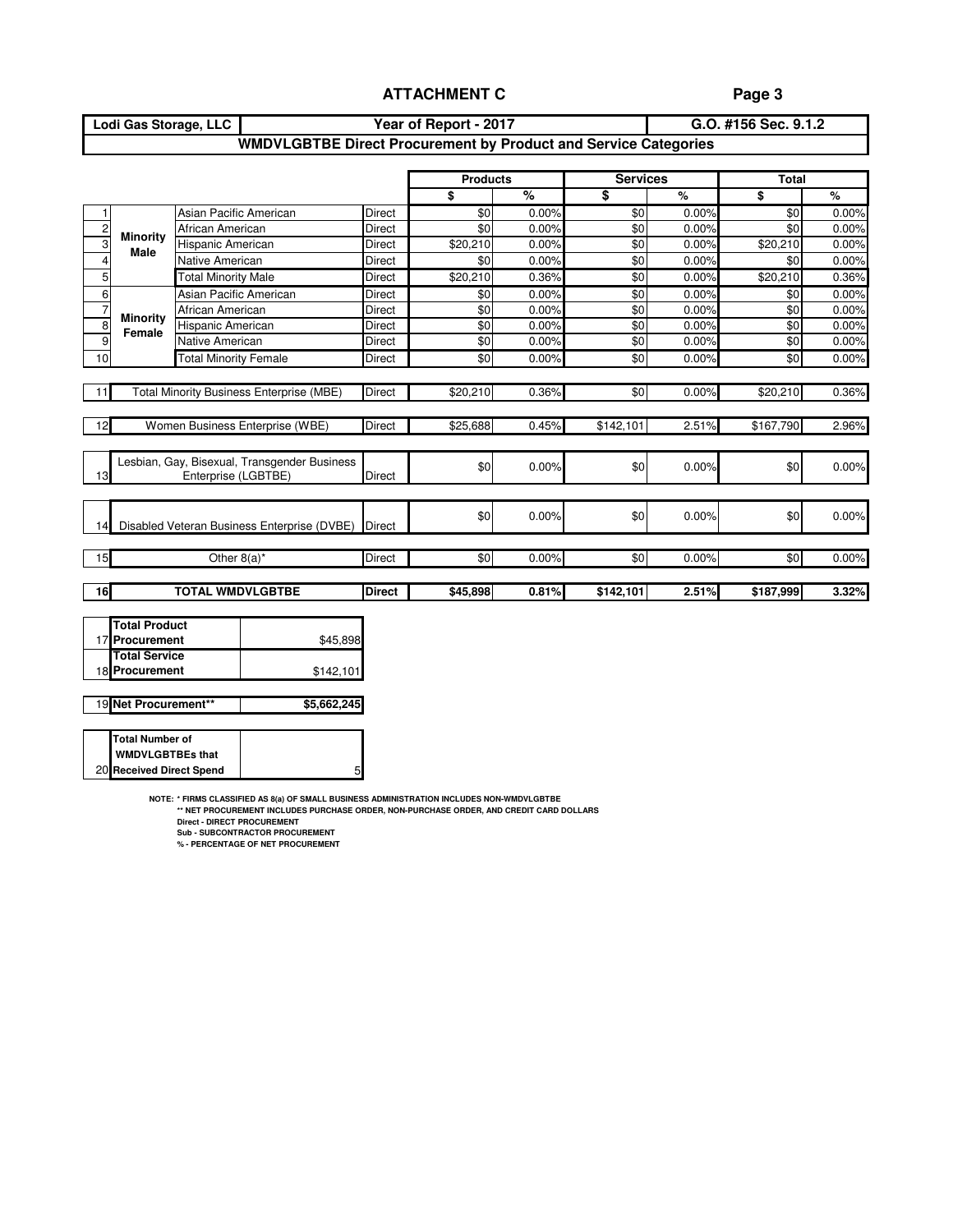### **Page 4**

| Lodi Gas Storage, LLC | Year of Report - 2017                                                  | G.O. #156 Sec. 9.1.2 |
|-----------------------|------------------------------------------------------------------------|----------------------|
|                       | WMDVLGBTBE Subcontractor Procurement by Product and Service Categories |                      |

|                |                                                 |                                                                                    |                                              |            | <b>Products</b> |       | <b>Services</b> |       | <b>Total</b> |       |
|----------------|-------------------------------------------------|------------------------------------------------------------------------------------|----------------------------------------------|------------|-----------------|-------|-----------------|-------|--------------|-------|
|                |                                                 |                                                                                    |                                              |            | \$              | %     | \$              | $\%$  | \$           | $\%$  |
|                |                                                 | Asian Pacific American                                                             |                                              | Sub        | \$0             | 0.00% | \$0             | 0.00% | \$0          | 0.00% |
| $\overline{c}$ | <b>Minority</b>                                 | African American                                                                   |                                              | Sub        | \$0             | 0.00% | \$0             | 0.00% | \$0          | 0.00% |
| 3              | <b>Male</b>                                     | Hispanic American                                                                  |                                              | Sub<br>Sub | \$0             | 0.00% | \$0             | 0.00% | \$0          | 0.00% |
| 4              |                                                 | Native American<br><b>Total Minority Male</b>                                      |                                              |            | \$0             | 0.00% | $\sqrt{6}$      | 0.00% | \$0          | 0.00% |
| 5              |                                                 | Asian Pacific American<br>African American<br><b>Minority</b><br>Hispanic American |                                              | Sub        | \$0             | 0.00% | \$0             | 0.00% | \$0          | 0.00% |
| 6              |                                                 |                                                                                    |                                              | Sub        | \$0             | 0.00% | \$0             | 0.00% | \$0          | 0.00% |
| $\overline{7}$ |                                                 |                                                                                    |                                              | Sub        | \$0             | 0.00% | \$0             | 0.00% | \$0          | 0.00% |
| 8              | Female                                          |                                                                                    |                                              | Sub        | \$0             | 0.00% | \$0             | 0.00% | \$0          | 0.00% |
| 9              |                                                 | Native American                                                                    |                                              | Sub        | \$0             | 0.00% | \$0             | 0.00% | \$0          | 0.00% |
| 10             |                                                 | <b>Total Minority Female</b>                                                       |                                              | Sub        | \$0             | 0.00% | \$0             | 0.00% | \$0          | 0.00% |
|                |                                                 |                                                                                    |                                              |            |                 |       |                 |       |              |       |
| 11             | <b>Total Minority Business Enterprise (MBE)</b> |                                                                                    | Sub                                          | \$0        | 0.00%           | \$0   | 0.00%           | \$0   | 0.00%        |       |
|                |                                                 |                                                                                    |                                              |            |                 |       |                 |       |              |       |
| 12             |                                                 |                                                                                    | Women Business Enterprise (WBE)              | Sub        | \$0             | 0.00% | \$0             | 0.00% | \$0          | 0.00% |
|                |                                                 |                                                                                    |                                              |            |                 |       |                 |       |              |       |
|                |                                                 |                                                                                    | Lesbian, Gay, Bisexual, Transgender Business |            |                 |       |                 |       |              |       |
| 13             |                                                 | Enterprise (LGBTBE)                                                                |                                              | Sub        | \$0             | 0.00% | \$0             | 0.00% | \$0          | 0.00% |
|                |                                                 |                                                                                    |                                              |            |                 |       |                 |       |              |       |
|                |                                                 |                                                                                    |                                              |            |                 |       |                 |       |              |       |
| 14             |                                                 |                                                                                    | Disabled Veteran Business Enterprise (DVBE)  | Sub        | \$0             | 0.00% | \$0             | 0.00% | \$0          | 0.00% |
|                |                                                 |                                                                                    |                                              |            |                 |       |                 |       |              |       |
| 15             |                                                 | Other $8(a)^*$                                                                     |                                              | Sub        | \$0             | 0.00% | \$0             | 0.00% | \$0          | 0.00% |
|                |                                                 |                                                                                    |                                              |            |                 |       |                 |       |              |       |
| 16             | <b>TOTAL WMDVLGBTBE</b>                         |                                                                                    | Sub                                          | \$0        | 0.00%           | \$0   | 0.00%           | \$0   | 0.00%        |       |
|                |                                                 |                                                                                    |                                              |            |                 |       |                 |       |              |       |
|                |                                                 | <b>Total Product</b>                                                               |                                              |            |                 |       |                 |       |              |       |
|                | 17 Procurement                                  |                                                                                    | \$0                                          |            |                 |       |                 |       |              |       |
|                |                                                 | <b>Total Service</b>                                                               |                                              |            |                 |       |                 |       |              |       |
|                | 18 Procurement                                  |                                                                                    | \$0                                          |            |                 |       |                 |       |              |       |

**NOTE: \* FIRMS CLASSIFIED AS 8(a) OF SMALL BUSINESS ADMINISTRATION INCLUDES NON-WMDVLGBTBE \*\* NET PROCUREMENT INCLUDES PURCHASE ORDER, NON-PURCHASE ORDER, AND CREDIT CARD DOLLARS**

19 **Net Procurement\*\*** | \$0

**Direct - DIRECT PROCUREMENT Sub - SUBCONTRACTOR PROCUREMENT % - PERCENTAGE OF NET PROCUREMENT**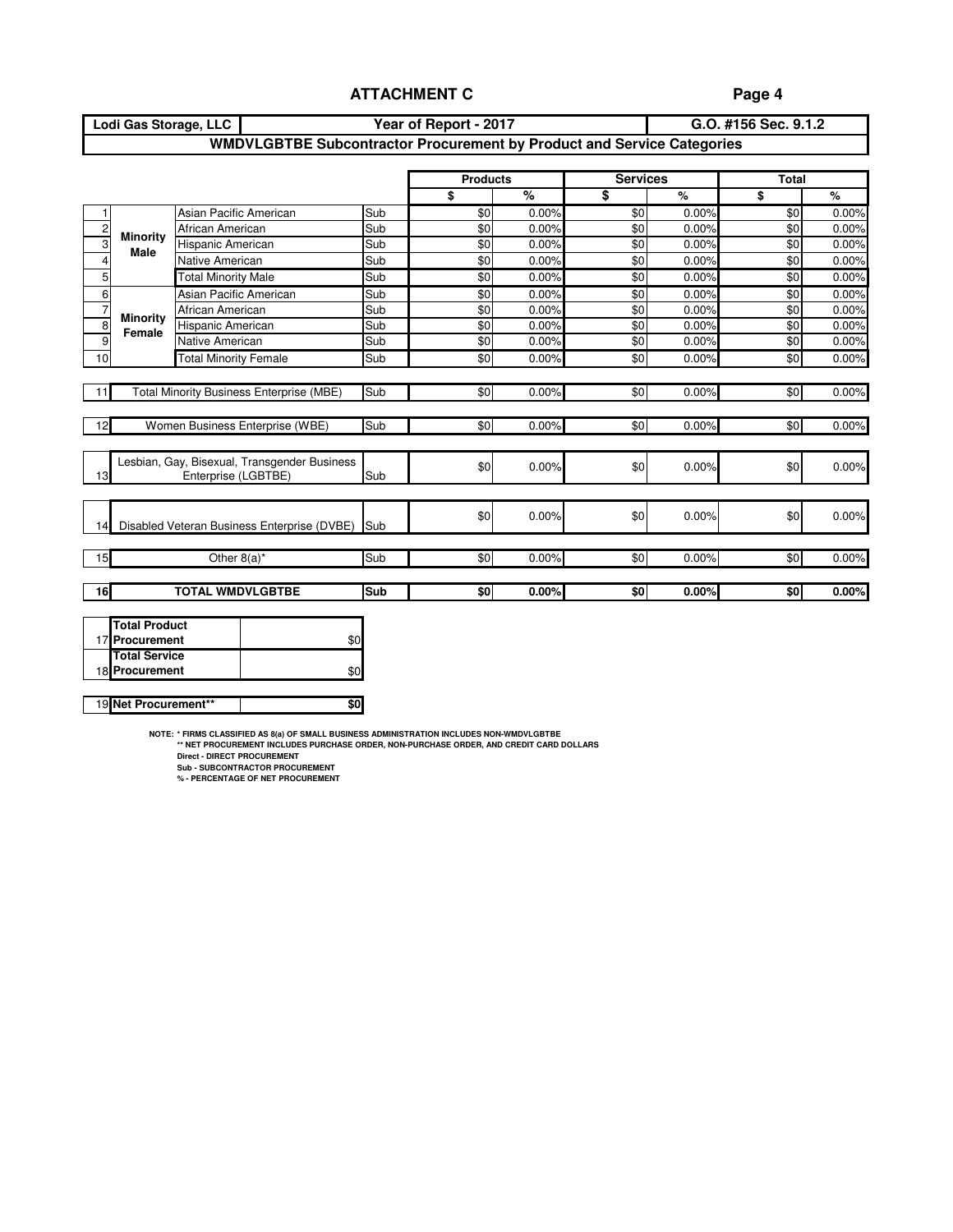| Lodi Gas Storage, LLC                       |                       |                               |      |                  |      | Year of Report - 2017    |      |                        |                                                          |                   | G. O. #156 Sec 9.1.2 |                   |              |                   |                |  |  |
|---------------------------------------------|-----------------------|-------------------------------|------|------------------|------|--------------------------|------|------------------------|----------------------------------------------------------|-------------------|----------------------|-------------------|--------------|-------------------|----------------|--|--|
|                                             |                       |                               |      |                  |      |                          |      |                        | WMDVLGBTBE Procurement by Standard Industrial Categories |                   |                      |                   |              |                   |                |  |  |
|                                             |                       |                               |      |                  |      |                          |      |                        |                                                          |                   |                      |                   |              |                   |                |  |  |
|                                             |                       |                               |      |                  |      |                          |      |                        |                                                          |                   | Lesbian, Gay         |                   |              |                   |                |  |  |
|                                             |                       |                               |      |                  |      |                          |      |                        |                                                          | Bisexual,         | <b>Disabled</b>      |                   |              |                   |                |  |  |
|                                             |                       |                               |      |                  |      |                          |      |                        | <b>Minority</b>                                          | Transgender       | <b>Veterans</b>      |                   |              |                   |                |  |  |
|                                             |                       |                               |      |                  |      |                          |      |                        | <b>Business</b>                                          | <b>Business</b>   | <b>Business</b>      | <b>Business</b>   |              |                   |                |  |  |
|                                             |                       | <b>Asian Pacific American</b> |      | African American |      | <b>Hispanic American</b> |      | <b>Native American</b> | Enterprise                                               | <b>Enterprise</b> | <b>Enterprise</b>    | <b>Enterprise</b> |              | <b>Total</b>      | <b>Total</b>   |  |  |
| <b>SIC Category</b>                         | Male                  | Female                        | Male | Female           | Male | Female                   | Male | Female                 | (MBE)                                                    | (WBE)             | (LGBTBE)             | (DVBE)            | Other 8(a)** | <b>WMDVLGBTBE</b> | <b>Dollars</b> |  |  |
| 13 - Oil and Gas extraction                 |                       | \$0<br>\$0                    | \$0  | \$0              | \$0  | \$0                      | \$0  | \$0                    | \$0                                                      | \$0               | \$0                  | \$0               | \$0          | \$0               | \$991,858      |  |  |
|                                             | 0.0%                  | 0.0%                          | 0.0% | 0.0%             | 0.0% | 0.0%                     | 0.0% | 0.0%                   | 0.0%                                                     | 0.0%              | 0.0%                 | 0.0%              | 0.0%         | 0.0%              |                |  |  |
|                                             | S                     | \$0<br>\$0                    | \$0  | \$0              | \$0  | \$0                      | \$0  | \$0                    | \$0                                                      | \$0               | \$0                  | \$0               | \$0          | \$0               | \$386          |  |  |
| 15 - General Building contractors           | 0.0%                  | 0.0%                          | 0.0% | 0.0%             | 0.0% | 0.0%                     | 0.0% | 0.0%                   | 0.0%                                                     | 0.0%              | 0.0%                 | 0.0%              | 0.0%         | 0.0%              |                |  |  |
|                                             |                       | \$0<br>\$0                    | \$0  | \$0              | \$0  | \$0                      | \$0  | \$0                    | \$0                                                      | \$510             | \$0                  | \$0               | \$0          | \$510             | \$2,012,650    |  |  |
| 17 - Special Trade contractors              | 0.0%                  | 0.0%                          | 0.0% | 0.0%             | 0.0% | 0.0%                     | 0.0% | 0.0%                   | 0.0%                                                     | 0.0%              | 0.0%                 | 0.0%              | 0.0%         | 0.0%              |                |  |  |
|                                             |                       | \$0<br>\$0                    | \$0  | \$0              | \$0  | \$0                      | \$0  | \$0                    | \$0                                                      | \$0               | \$0                  | \$0               | \$0          | \$0               | \$5,867        |  |  |
| 26 - Paper and allied products              | 0.0%                  | 0.0%                          | 0.0% | 0.0%             | 0.0% | 0.0%                     | 0.0% | 0.0%                   | 0.0%                                                     | 0.0%              | 0.0%                 | 0.0%              | 0.0%         | 0.0%              |                |  |  |
|                                             |                       | \$0<br>\$0                    | \$0  | \$0              | \$0  | \$0                      | \$0  | \$0                    | \$0                                                      | \$0               | \$0                  | \$0               | \$0          | \$0               | \$6,736        |  |  |
| 27 - Printing and publishing                | 0.0%                  | 0.0%                          | 0.0% | 0.0%             | 0.0% | 0.0%                     | 0.0% | 0.0%                   | 0.0%                                                     | 0.0%              | 0.0%                 | 0.0%              | 0.0%         | 0.0%              |                |  |  |
| 28 - Chemicals and allied products          |                       | \$0<br>\$0                    | \$0  | \$0              | \$0  | \$0                      | \$0  | \$0                    | \$0                                                      | \$0               | \$0                  | \$0               | \$0          | \$0               | \$35,246       |  |  |
|                                             | 0.0%                  | 0.0%                          | 0.0% | 0.0%             | 0.0% | 0.0%                     | 0.0% | 0.0%                   | 0.0%                                                     | 0.0%              | 0.0%                 | 0.0%              | 0.0%         | 0.0%              |                |  |  |
| 30 - Rubber and miscellaneous plastics      |                       | \$0<br>\$0                    | \$0  | \$0              | \$0  | \$0                      | \$0  | \$0                    | \$0                                                      | \$0               | \$0                  | \$0               | \$0          | \$0               | \$4,052        |  |  |
| products                                    | 0.0%                  | 0.0%                          | 0.0% | 0.0%             | 0.0% | 0.0%                     | 0.0% | 0.0%                   | 0.0%                                                     | 0.0%              | 0.0%                 | 0.0%              | 0.0%         | 0.0%              |                |  |  |
| 34 - Fabricated metal products              |                       | \$0<br>\$0                    | \$0  | \$0              | \$0  | \$0                      | \$0  | \$0                    | \$0                                                      | \$0               | \$0                  | \$0               | \$0          | \$0               | \$145,750      |  |  |
|                                             | 0.0%                  | 0.0%                          | 0.0% | 0.0%             | 0.0% | 0.0%                     | 0.0% | 0.0%                   | 0.0%                                                     | 0.0%              | 0.0%                 | 0.0%              | 0.0%         | 0.0%              |                |  |  |
| 35 - Industrial machinery and equipment     |                       | \$0<br>\$0                    | \$0  | \$0              | \$0  | \$0                      | \$0  | \$0                    | \$0                                                      | \$0               | \$0                  | \$0               | \$0          | \$0               | \$854,469      |  |  |
|                                             | 0.0%                  | 0.0%                          | 0.0% | 0.0%             | 0.0% | 0.0%                     | 0.0% | 0.0%                   | 0.0%                                                     | 0.0%              | 0.0%                 | 0.0%              | 0.0%         | 0.0%              |                |  |  |
| 36 - Electrical and electronic equipment    |                       | \$0<br>\$0                    | \$0  | \$0              | \$0  | \$0                      | \$0  | \$0                    | \$0                                                      | \$0               | \$0                  | \$0               | \$0          | \$0               | \$39,003       |  |  |
|                                             | 0.0%                  | 0.0%                          | 0.0% | 0.0%             | 0.0% | 0.0%                     | 0.0% | 0.0%                   | 0.0%                                                     | 0.0%              | 0.0%                 | 0.0%              | 0.0%         | 0.0%              |                |  |  |
| 37 - Transportation Equipment               |                       | \$0<br>\$0                    | \$0  | \$0              | \$0  | \$0                      | \$0  | \$0                    | \$0                                                      | \$0               | \$0                  | \$0               | \$0          | \$0               | \$3,180        |  |  |
|                                             | 0.0%                  | 0.0%                          | 0.0% | 0.0%             | 0.0% | 0.0%                     | 0.0% | 0.0%                   | 0.0%                                                     | 0.0%              | 0.0%                 | 0.0%              | 0.0%         | 0.0%              |                |  |  |
| 38 - Instruments and related products       |                       | \$0<br>\$0                    | \$0  | \$0              | \$0  | \$0                      | \$0  | \$0                    | \$0                                                      | \$0               | \$0                  | \$0               | \$0          | \$0               | \$50,455       |  |  |
|                                             | 0.0%                  | 0.0%                          | 0.0% | 0.0%             | 0.0% | 0.0%                     | 0.0% | 0.0%                   | 0.0%                                                     | 0.0%              | 0.0%                 | 0.0%              | 0.0%         | 0.0%              |                |  |  |
| 39 - Miscellaneous manufacturing industries |                       | \$0<br>\$0                    | \$0  | \$0              | \$0  | \$0                      | \$0  | \$0                    | \$0                                                      | \$0               | \$0                  | \$0               | \$0          | \$0               | \$3,382        |  |  |
|                                             | 0.0%                  | 0.0%                          | 0.0% | 0.0%             | 0.0% | 0.0%                     | 0.0% | 0.0%                   | 0.0%                                                     | 0.0%              | 0.0%                 | 0.0%              | 0.0%         | 0.0%              |                |  |  |
| 42 - Trucking and Warehousing               |                       | \$0<br>\$0                    | \$0  | \$0              | \$0  | \$0                      | \$0  | \$0                    | \$0                                                      | \$0               | \$0                  | \$0               | \$0          | \$0               | \$1,210        |  |  |
|                                             | 0.0%                  | 0.0%                          | 0.0% | 0.0%             | 0.0% | 0.0%                     | 0.0% | 0.0%                   | 0.0%                                                     | 0.0%              | 0.0%                 | 0.0%              | 0.0%         | 0.0%              |                |  |  |
| 43 - U.S. Postal Service                    |                       | \$0<br>\$0                    | \$0  | \$0              | \$0  | \$0                      | \$0  | \$0                    | \$0                                                      | \$0               | \$0                  | \$0               | \$0          | \$0               | \$1,312        |  |  |
|                                             | 0.0%                  | 0.0%                          | 0.0% | 0.0%             | 0.0% | 0.0%                     | 0.0% | 0.0%                   | 0.0%                                                     | 0.0%              | 0.0%                 | 0.0%              | 0.0%         | 0.0%              |                |  |  |
| 47 - Transportation Services                |                       | \$0<br>\$0                    | \$0  | \$0              | \$0  | \$0                      | \$0  | \$0                    | \$0                                                      | \$0               | \$0                  | \$0               | \$0          | \$0               | \$4,853        |  |  |
|                                             | 0.0%                  | 0.0%                          | 0.0% | 0.0%             | 0.0% | 0.0%                     | 0.0% | 0.0%                   | 0.0%                                                     | 0.0%              | 0.0%                 | 0.0%              | 0.0%         | 0.0%              |                |  |  |
| 48 - Communications                         |                       | \$0<br>\$0                    | \$0  | \$0              | \$0  | \$0                      | \$0  | \$0                    | \$0                                                      | \$0               | \$0                  | \$0               | \$0          | \$0               | \$122,445      |  |  |
|                                             | 0.0%                  | 0.0%                          | 0.0% | 0.0%             | 0.0% | 0.0%                     | 0.0% | 0.0%                   | 0.0%                                                     | 0.0%              | 0.0%                 | 0.0%              | 0.0%         | 0.0%              |                |  |  |
| 49 - Electric, gas and sanitary services    |                       | \$0<br>\$0                    | \$0  | \$0              | \$0  | \$0                      | \$0  | \$0                    | \$0                                                      | \$0               | \$0                  | \$0               | \$0          | \$0               | \$286,466      |  |  |
|                                             | $\frac{1}{2}$<br>0.0% | 0.0%                          | 0.0% | 0.0%             | 0.0% | 0.0%                     | 0.0% | 0.0%                   | 0.0%                                                     | 0.0%              | 0.0%                 | 0.0%              | 0.0%         | 0.0%              |                |  |  |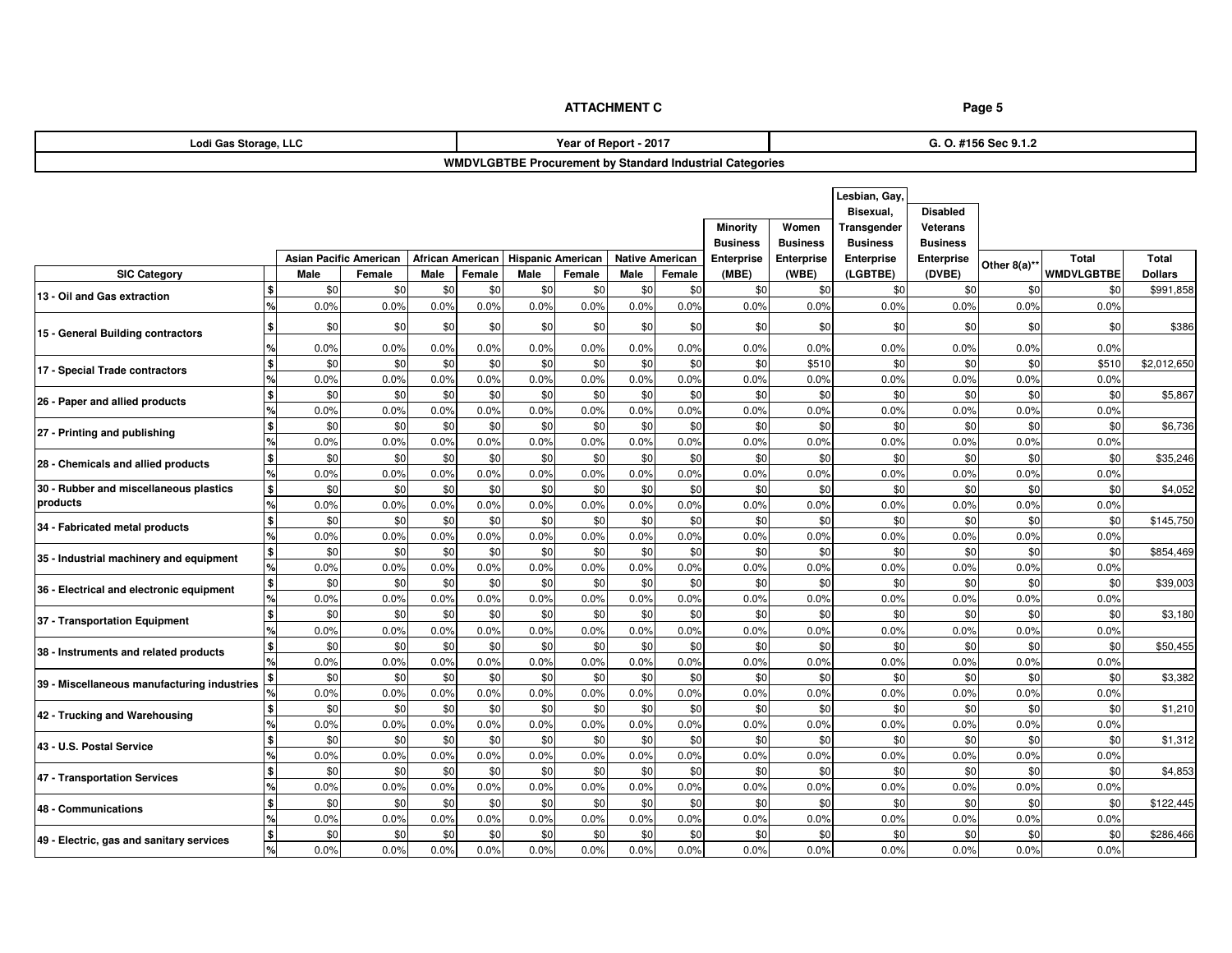| <b>WMDVLGBTBE Procurement by Standard Industrial Categories</b><br>Lesbian, Gay<br>Bisexual,<br><b>Disabled</b><br><b>Minority</b><br>Women<br><b>Veterans</b><br>Transgender<br><b>Business</b><br><b>Business</b><br><b>Business</b><br><b>Business</b><br><b>Hispanic American</b><br>Total<br><b>Asian Pacific American</b><br>African American<br><b>Native American</b><br>Enterprise<br>Enterprise<br>Enterprise<br><b>Total</b><br><b>Enterprise</b><br>Other 8(a)**<br><b>SIC Category</b><br>Male<br>Male<br>(MBE)<br>(LGBTBE)<br>(DVBE)<br>WMDVLGBTBE<br>Male<br>Female<br>Female<br>Male<br>Female<br>Female<br>(WBE)<br><b>Dollars</b><br>\$0<br>\$0<br>\$0<br>\$0<br>\$0<br>\$0<br>\$0<br>\$0<br>\$0<br>\$0<br>\$3,713<br>\$0<br>\$0<br>\$0<br>\$0<br>%<br>0.0%<br>0.0%<br>0.0%<br>0.0%<br>0.0%<br>0.0%<br>0.0%<br>0.0%<br>0.0%<br>0.0%<br>0.0%<br>0.0%<br>0.0%<br>0.0%<br>\$<br>\$0<br>\$20,210<br>\$0<br>\$0<br>\$0<br>\$0<br>\$0<br>\$48,272<br>\$0<br>\$0<br>\$0<br>\$20,210<br>\$0<br>\$0<br>\$20,210<br>0.0%<br>0.0%<br>0.0%<br>0.0%<br>0.0%<br>0.0%<br>0.0%<br>0.0%<br>41.9%<br>0.0%<br>41.9%<br>0.0%<br>0.0%<br>41.9%<br>$\boldsymbol{\mathsf{s}}$<br>\$0<br>\$0<br>\$0<br>\$0<br>52 - Building materials, hardware, garden<br>\$0<br>\$0<br>\$0<br>\$0<br>\$0<br>\$0<br>\$C<br>\$0<br>\$0<br>\$0<br>\$34,229<br>supply & mobile home<br>0.0%<br>0.0%<br>0.0%<br>0.0%<br>0.0%<br>0.0%<br>0.0%<br>0.0%<br>0.0%<br>0.0%<br>0.0%<br>0.0%<br>0.0%<br>0.0%<br>55 - Automotive dealers and gasoline service \$<br>\$0<br>\$0<br>\$0<br>\$0<br>\$0<br>\$0<br>\$0<br>\$0<br>\$0<br>\$0<br>\$0<br>\$0<br>\$0<br>\$0<br>\$73,925<br>stations<br>0.0%<br>0.0%<br>0.0%<br>0.0%<br>0.0%<br>0.0%<br>0.0%<br>0.0%<br>0.0%<br>0.0%<br>0.0%<br>0.0%<br>0.0%<br>0.0%<br>\$0<br>\$0<br>\$0<br>\$0<br>\$0<br>\$0<br>\$0<br>\$0<br>\$0<br>\$0<br>\$0<br>\$0<br>\$<br>\$0<br>\$0<br>\$0<br>58 - Eating and drinking places<br>0.0%<br>0.0%<br>0.0%<br>0.0%<br>0.0%<br>0.0%<br>0.0%<br>0.0%<br>0.0%<br>0.0%<br>0.0%<br>0.0%<br>0.0%<br>0.0%<br>\$0<br>\$0<br>\$0<br>\$0<br>\$0<br>\$0<br>\$0<br>\$0<br>\$0<br>\$0<br>\$0<br>\$0<br>\$0<br>\$0<br>\$0<br>64 - Insurance agents, brokers and service<br>0.0%<br>0.0%<br>0.0%<br>0.0%<br>0.0%<br>0.0%<br>0.0%<br>0.0%<br>0.0%<br>0.0%<br>0.0%<br>0.0%<br>0.0%<br>0.0%<br>\$0<br>\$0<br>\$0<br>\$0<br>\$0<br>\$0<br>\$0<br>\$0<br>\$0<br>\$0<br>\$107,835<br>\$0<br>\$0<br>\$107,835<br>\$280,916<br>73 - Business Services<br>0.0%<br>0.0%<br>0.0%<br>0.0%<br>0.0%<br>0.0%<br>0.0%<br>0.0%<br>0.0%<br>38.4%<br>0.0%<br>0.0%<br>0.0%<br>38.4%<br>\$0<br>\$0<br>\$0<br>\$0<br>\$0<br>\$0<br>\$0<br>\$0<br>\$0<br>\$0<br>\$0<br>\$0<br>\$0<br>\$15,101<br>\$0<br>75 - Automotive repair, services and parking<br>0.0%<br>0.0%<br>0.0%<br>0.0%<br>0.0%<br>0.0%<br>0.0%<br>0.0%<br>0.0%<br>0.0%<br>0.0%<br>0.0%<br>0.0%<br>0.0%<br>\$0<br>\$0<br>\$0<br>\$0<br>\$0<br>\$0<br>\$0<br>\$0<br>\$0<br>\$0<br>\$0<br>\$0<br>\$0<br>\$<br>\$ <sub>0</sub><br>\$391<br>76 - Miscellaneous Repair Services<br>0.0%<br>0.0%<br>0.0%<br>0.0%<br>0.0%<br>0.0%<br>0.0%<br>0.0%<br>0.0%<br>0.0%<br>0.0%<br>0.0%<br>0.0%<br>0.0%<br>$\mathbf{\$}$<br>\$0<br>\$0<br>\$0<br>\$0<br>\$0<br>\$0<br>\$0<br>\$0<br>\$0<br>\$0<br>\$0<br>\$0<br>\$0<br>\$0<br>\$799<br>80 - Health services<br>%<br>0.0%<br>0.0%<br>0.0%<br>0.0%<br>0.0%<br>0.0%<br>0.0%<br>0.0%<br>0.0%<br>0.0%<br>0.0%<br>0.0%<br>0.0%<br>0.0%<br>\$<br>\$0<br>\$0<br>\$0<br>\$0<br>\$0<br>\$0<br>\$0<br>\$0<br>\$0<br>\$0<br>\$0<br>\$0<br>\$0<br>\$0<br>\$10,350<br>81 - Legal services<br>$\frac{1}{2}$<br>0.0%<br>0.0%<br>0.0%<br>0.0%<br>0.0%<br>0.0%<br>0.0%<br>0.0%<br>0.0%<br>0.0%<br>0.0%<br>0.0%<br>0.0%<br>0.0%<br>$\mathbf{\$}$<br>\$0<br>\$0<br>\$0<br>\$0<br>\$0<br>\$0<br>\$0<br>\$0<br>\$0<br>\$0<br>\$0<br>\$0<br>\$0<br>\$0<br>\$19,250<br>0.0%<br>0.0%<br>0.0%<br>0.0%<br>0.0%<br>0.0%<br>0.0%<br>0.0%<br>0.0%<br>0.0%<br>0.0%<br>0.0%<br>0.0%<br>0.0%<br>$\mathbf{\$}$<br>\$0<br>\$0<br>\$0<br>\$0<br>\$0<br>\$0<br>\$0<br>\$0<br>\$3,152<br>\$0<br>\$0<br>\$0<br>\$C<br>\$0<br>\$0<br>0.0%<br>0.0%<br>0.0%<br>0.0%<br>0.0%<br>0.0%<br>0.0%<br>0.0%<br>0.0%<br>0.0%<br>0.0%<br>0.0%<br>0.0%<br>0.0%<br>\$0<br>\$0<br>\$0<br>\$0<br>\$0<br>\$0<br>\$0<br>\$0<br>\$0<br>\$0<br>\$59,444<br>\$C<br>\$0<br>\$59,444<br>\$533,274<br>0.0%<br>0.0%<br>0.0%<br>0.0%<br>0.0%<br>0.0%<br>0.0%<br>0.0%<br>0.0%<br>0.0%<br>0.0%<br>0.0%<br>11.1%<br>11.1%<br>\$0<br>\$0<br>\$0<br>\$0<br>\$0<br>\$0<br>\$0<br>\$0<br>\$575<br>\$0<br>\$0<br>\$0<br>\$0<br>\$0<br>\$0<br>$\frac{9}{6}$<br>0.0%<br>0.0%<br>0.0%<br>0.0%<br>0.0%<br>0.0%<br>0.0%<br>0.0%<br>0.0%<br>0.0%<br>0.0%<br>0.0%<br>0.0%<br>0.0%<br>$\mathbf{\$}$<br>\$0<br>\$0<br>\$0<br>\$0<br>\$0<br>\$0<br>\$0<br>\$0<br>\$0<br>\$0<br>\$0<br>\$0<br>\$0<br>\$0<br>\$C<br>0.0%<br>0.0%<br>0.0%<br>0.0%<br>0.0%<br>0.0%<br>0.0%<br>0.0%<br>0.0%<br>0.0%<br>0.0%<br>0.0%<br>0.0%<br>0.0%<br>\$<br>\$0<br>\$0<br>\$0<br>\$0<br>\$0<br>\$0<br>\$0<br>\$0<br>\$0<br>\$0<br>\$0<br>\$C<br>\$0<br>\$0<br>\$68,980<br>0.0%<br>0.0%<br>0.0%<br>0.0%<br>0.0%<br>0.0%<br>0.0%<br>0.0%<br>0.0%<br>0.0%<br>0.0%<br>0.0%<br>0.0%<br>0.0% | Lodi Gas Storage, LLC                      |  |  |  | Year of Report - 2017 |  | G. O. #156 Sec 9.1.2 |  |  |  |  |  |  |
|----------------------------------------------------------------------------------------------------------------------------------------------------------------------------------------------------------------------------------------------------------------------------------------------------------------------------------------------------------------------------------------------------------------------------------------------------------------------------------------------------------------------------------------------------------------------------------------------------------------------------------------------------------------------------------------------------------------------------------------------------------------------------------------------------------------------------------------------------------------------------------------------------------------------------------------------------------------------------------------------------------------------------------------------------------------------------------------------------------------------------------------------------------------------------------------------------------------------------------------------------------------------------------------------------------------------------------------------------------------------------------------------------------------------------------------------------------------------------------------------------------------------------------------------------------------------------------------------------------------------------------------------------------------------------------------------------------------------------------------------------------------------------------------------------------------------------------------------------------------------------------------------------------------------------------------------------------------------------------------------------------------------------------------------------------------------------------------------------------------------------------------------------------------------------------------------------------------------------------------------------------------------------------------------------------------------------------------------------------------------------------------------------------------------------------------------------------------------------------------------------------------------------------------------------------------------------------------------------------------------------------------------------------------------------------------------------------------------------------------------------------------------------------------------------------------------------------------------------------------------------------------------------------------------------------------------------------------------------------------------------------------------------------------------------------------------------------------------------------------------------------------------------------------------------------------------------------------------------------------------------------------------------------------------------------------------------------------------------------------------------------------------------------------------------------------------------------------------------------------------------------------------------------------------------------------------------------------------------------------------------------------------------------------------------------------------------------------------------------------------------------------------------------------------------------------------------------------------------------------------------------------------------------------------------------------------------------------------------------------------------------------------------------------------------------------------------------------------------------------------------------------------------------------------------------------------------------------------------------------------------------------------------------------------------------------------------------------------------------------------------------------------------------------------------------------------------------------------------------------------------------------------------------------------------------------------------------------------------------------------------------------------------------------------------------------------------------------------------------------------------------------------------------------------------------------------------------------------------------------------------------------------------------------------------------------------------------------------------------------------------------------------------------------------------------------------------------------------------------------------------------------------------------------------------------|--------------------------------------------|--|--|--|-----------------------|--|----------------------|--|--|--|--|--|--|
|                                                                                                                                                                                                                                                                                                                                                                                                                                                                                                                                                                                                                                                                                                                                                                                                                                                                                                                                                                                                                                                                                                                                                                                                                                                                                                                                                                                                                                                                                                                                                                                                                                                                                                                                                                                                                                                                                                                                                                                                                                                                                                                                                                                                                                                                                                                                                                                                                                                                                                                                                                                                                                                                                                                                                                                                                                                                                                                                                                                                                                                                                                                                                                                                                                                                                                                                                                                                                                                                                                                                                                                                                                                                                                                                                                                                                                                                                                                                                                                                                                                                                                                                                                                                                                                                                                                                                                                                                                                                                                                                                                                                                                                                                                                                                                                                                                                                                                                                                                                                                                                                                                                                                                                  |                                            |  |  |  |                       |  |                      |  |  |  |  |  |  |
|                                                                                                                                                                                                                                                                                                                                                                                                                                                                                                                                                                                                                                                                                                                                                                                                                                                                                                                                                                                                                                                                                                                                                                                                                                                                                                                                                                                                                                                                                                                                                                                                                                                                                                                                                                                                                                                                                                                                                                                                                                                                                                                                                                                                                                                                                                                                                                                                                                                                                                                                                                                                                                                                                                                                                                                                                                                                                                                                                                                                                                                                                                                                                                                                                                                                                                                                                                                                                                                                                                                                                                                                                                                                                                                                                                                                                                                                                                                                                                                                                                                                                                                                                                                                                                                                                                                                                                                                                                                                                                                                                                                                                                                                                                                                                                                                                                                                                                                                                                                                                                                                                                                                                                                  |                                            |  |  |  |                       |  |                      |  |  |  |  |  |  |
|                                                                                                                                                                                                                                                                                                                                                                                                                                                                                                                                                                                                                                                                                                                                                                                                                                                                                                                                                                                                                                                                                                                                                                                                                                                                                                                                                                                                                                                                                                                                                                                                                                                                                                                                                                                                                                                                                                                                                                                                                                                                                                                                                                                                                                                                                                                                                                                                                                                                                                                                                                                                                                                                                                                                                                                                                                                                                                                                                                                                                                                                                                                                                                                                                                                                                                                                                                                                                                                                                                                                                                                                                                                                                                                                                                                                                                                                                                                                                                                                                                                                                                                                                                                                                                                                                                                                                                                                                                                                                                                                                                                                                                                                                                                                                                                                                                                                                                                                                                                                                                                                                                                                                                                  |                                            |  |  |  |                       |  |                      |  |  |  |  |  |  |
|                                                                                                                                                                                                                                                                                                                                                                                                                                                                                                                                                                                                                                                                                                                                                                                                                                                                                                                                                                                                                                                                                                                                                                                                                                                                                                                                                                                                                                                                                                                                                                                                                                                                                                                                                                                                                                                                                                                                                                                                                                                                                                                                                                                                                                                                                                                                                                                                                                                                                                                                                                                                                                                                                                                                                                                                                                                                                                                                                                                                                                                                                                                                                                                                                                                                                                                                                                                                                                                                                                                                                                                                                                                                                                                                                                                                                                                                                                                                                                                                                                                                                                                                                                                                                                                                                                                                                                                                                                                                                                                                                                                                                                                                                                                                                                                                                                                                                                                                                                                                                                                                                                                                                                                  |                                            |  |  |  |                       |  |                      |  |  |  |  |  |  |
|                                                                                                                                                                                                                                                                                                                                                                                                                                                                                                                                                                                                                                                                                                                                                                                                                                                                                                                                                                                                                                                                                                                                                                                                                                                                                                                                                                                                                                                                                                                                                                                                                                                                                                                                                                                                                                                                                                                                                                                                                                                                                                                                                                                                                                                                                                                                                                                                                                                                                                                                                                                                                                                                                                                                                                                                                                                                                                                                                                                                                                                                                                                                                                                                                                                                                                                                                                                                                                                                                                                                                                                                                                                                                                                                                                                                                                                                                                                                                                                                                                                                                                                                                                                                                                                                                                                                                                                                                                                                                                                                                                                                                                                                                                                                                                                                                                                                                                                                                                                                                                                                                                                                                                                  |                                            |  |  |  |                       |  |                      |  |  |  |  |  |  |
|                                                                                                                                                                                                                                                                                                                                                                                                                                                                                                                                                                                                                                                                                                                                                                                                                                                                                                                                                                                                                                                                                                                                                                                                                                                                                                                                                                                                                                                                                                                                                                                                                                                                                                                                                                                                                                                                                                                                                                                                                                                                                                                                                                                                                                                                                                                                                                                                                                                                                                                                                                                                                                                                                                                                                                                                                                                                                                                                                                                                                                                                                                                                                                                                                                                                                                                                                                                                                                                                                                                                                                                                                                                                                                                                                                                                                                                                                                                                                                                                                                                                                                                                                                                                                                                                                                                                                                                                                                                                                                                                                                                                                                                                                                                                                                                                                                                                                                                                                                                                                                                                                                                                                                                  |                                            |  |  |  |                       |  |                      |  |  |  |  |  |  |
|                                                                                                                                                                                                                                                                                                                                                                                                                                                                                                                                                                                                                                                                                                                                                                                                                                                                                                                                                                                                                                                                                                                                                                                                                                                                                                                                                                                                                                                                                                                                                                                                                                                                                                                                                                                                                                                                                                                                                                                                                                                                                                                                                                                                                                                                                                                                                                                                                                                                                                                                                                                                                                                                                                                                                                                                                                                                                                                                                                                                                                                                                                                                                                                                                                                                                                                                                                                                                                                                                                                                                                                                                                                                                                                                                                                                                                                                                                                                                                                                                                                                                                                                                                                                                                                                                                                                                                                                                                                                                                                                                                                                                                                                                                                                                                                                                                                                                                                                                                                                                                                                                                                                                                                  |                                            |  |  |  |                       |  |                      |  |  |  |  |  |  |
|                                                                                                                                                                                                                                                                                                                                                                                                                                                                                                                                                                                                                                                                                                                                                                                                                                                                                                                                                                                                                                                                                                                                                                                                                                                                                                                                                                                                                                                                                                                                                                                                                                                                                                                                                                                                                                                                                                                                                                                                                                                                                                                                                                                                                                                                                                                                                                                                                                                                                                                                                                                                                                                                                                                                                                                                                                                                                                                                                                                                                                                                                                                                                                                                                                                                                                                                                                                                                                                                                                                                                                                                                                                                                                                                                                                                                                                                                                                                                                                                                                                                                                                                                                                                                                                                                                                                                                                                                                                                                                                                                                                                                                                                                                                                                                                                                                                                                                                                                                                                                                                                                                                                                                                  |                                            |  |  |  |                       |  |                      |  |  |  |  |  |  |
|                                                                                                                                                                                                                                                                                                                                                                                                                                                                                                                                                                                                                                                                                                                                                                                                                                                                                                                                                                                                                                                                                                                                                                                                                                                                                                                                                                                                                                                                                                                                                                                                                                                                                                                                                                                                                                                                                                                                                                                                                                                                                                                                                                                                                                                                                                                                                                                                                                                                                                                                                                                                                                                                                                                                                                                                                                                                                                                                                                                                                                                                                                                                                                                                                                                                                                                                                                                                                                                                                                                                                                                                                                                                                                                                                                                                                                                                                                                                                                                                                                                                                                                                                                                                                                                                                                                                                                                                                                                                                                                                                                                                                                                                                                                                                                                                                                                                                                                                                                                                                                                                                                                                                                                  | 50 - Wholesale trade - durable goods       |  |  |  |                       |  |                      |  |  |  |  |  |  |
|                                                                                                                                                                                                                                                                                                                                                                                                                                                                                                                                                                                                                                                                                                                                                                                                                                                                                                                                                                                                                                                                                                                                                                                                                                                                                                                                                                                                                                                                                                                                                                                                                                                                                                                                                                                                                                                                                                                                                                                                                                                                                                                                                                                                                                                                                                                                                                                                                                                                                                                                                                                                                                                                                                                                                                                                                                                                                                                                                                                                                                                                                                                                                                                                                                                                                                                                                                                                                                                                                                                                                                                                                                                                                                                                                                                                                                                                                                                                                                                                                                                                                                                                                                                                                                                                                                                                                                                                                                                                                                                                                                                                                                                                                                                                                                                                                                                                                                                                                                                                                                                                                                                                                                                  |                                            |  |  |  |                       |  |                      |  |  |  |  |  |  |
|                                                                                                                                                                                                                                                                                                                                                                                                                                                                                                                                                                                                                                                                                                                                                                                                                                                                                                                                                                                                                                                                                                                                                                                                                                                                                                                                                                                                                                                                                                                                                                                                                                                                                                                                                                                                                                                                                                                                                                                                                                                                                                                                                                                                                                                                                                                                                                                                                                                                                                                                                                                                                                                                                                                                                                                                                                                                                                                                                                                                                                                                                                                                                                                                                                                                                                                                                                                                                                                                                                                                                                                                                                                                                                                                                                                                                                                                                                                                                                                                                                                                                                                                                                                                                                                                                                                                                                                                                                                                                                                                                                                                                                                                                                                                                                                                                                                                                                                                                                                                                                                                                                                                                                                  | 51 - Wholesale trade - nondurable goods    |  |  |  |                       |  |                      |  |  |  |  |  |  |
|                                                                                                                                                                                                                                                                                                                                                                                                                                                                                                                                                                                                                                                                                                                                                                                                                                                                                                                                                                                                                                                                                                                                                                                                                                                                                                                                                                                                                                                                                                                                                                                                                                                                                                                                                                                                                                                                                                                                                                                                                                                                                                                                                                                                                                                                                                                                                                                                                                                                                                                                                                                                                                                                                                                                                                                                                                                                                                                                                                                                                                                                                                                                                                                                                                                                                                                                                                                                                                                                                                                                                                                                                                                                                                                                                                                                                                                                                                                                                                                                                                                                                                                                                                                                                                                                                                                                                                                                                                                                                                                                                                                                                                                                                                                                                                                                                                                                                                                                                                                                                                                                                                                                                                                  |                                            |  |  |  |                       |  |                      |  |  |  |  |  |  |
|                                                                                                                                                                                                                                                                                                                                                                                                                                                                                                                                                                                                                                                                                                                                                                                                                                                                                                                                                                                                                                                                                                                                                                                                                                                                                                                                                                                                                                                                                                                                                                                                                                                                                                                                                                                                                                                                                                                                                                                                                                                                                                                                                                                                                                                                                                                                                                                                                                                                                                                                                                                                                                                                                                                                                                                                                                                                                                                                                                                                                                                                                                                                                                                                                                                                                                                                                                                                                                                                                                                                                                                                                                                                                                                                                                                                                                                                                                                                                                                                                                                                                                                                                                                                                                                                                                                                                                                                                                                                                                                                                                                                                                                                                                                                                                                                                                                                                                                                                                                                                                                                                                                                                                                  |                                            |  |  |  |                       |  |                      |  |  |  |  |  |  |
|                                                                                                                                                                                                                                                                                                                                                                                                                                                                                                                                                                                                                                                                                                                                                                                                                                                                                                                                                                                                                                                                                                                                                                                                                                                                                                                                                                                                                                                                                                                                                                                                                                                                                                                                                                                                                                                                                                                                                                                                                                                                                                                                                                                                                                                                                                                                                                                                                                                                                                                                                                                                                                                                                                                                                                                                                                                                                                                                                                                                                                                                                                                                                                                                                                                                                                                                                                                                                                                                                                                                                                                                                                                                                                                                                                                                                                                                                                                                                                                                                                                                                                                                                                                                                                                                                                                                                                                                                                                                                                                                                                                                                                                                                                                                                                                                                                                                                                                                                                                                                                                                                                                                                                                  |                                            |  |  |  |                       |  |                      |  |  |  |  |  |  |
|                                                                                                                                                                                                                                                                                                                                                                                                                                                                                                                                                                                                                                                                                                                                                                                                                                                                                                                                                                                                                                                                                                                                                                                                                                                                                                                                                                                                                                                                                                                                                                                                                                                                                                                                                                                                                                                                                                                                                                                                                                                                                                                                                                                                                                                                                                                                                                                                                                                                                                                                                                                                                                                                                                                                                                                                                                                                                                                                                                                                                                                                                                                                                                                                                                                                                                                                                                                                                                                                                                                                                                                                                                                                                                                                                                                                                                                                                                                                                                                                                                                                                                                                                                                                                                                                                                                                                                                                                                                                                                                                                                                                                                                                                                                                                                                                                                                                                                                                                                                                                                                                                                                                                                                  |                                            |  |  |  |                       |  |                      |  |  |  |  |  |  |
|                                                                                                                                                                                                                                                                                                                                                                                                                                                                                                                                                                                                                                                                                                                                                                                                                                                                                                                                                                                                                                                                                                                                                                                                                                                                                                                                                                                                                                                                                                                                                                                                                                                                                                                                                                                                                                                                                                                                                                                                                                                                                                                                                                                                                                                                                                                                                                                                                                                                                                                                                                                                                                                                                                                                                                                                                                                                                                                                                                                                                                                                                                                                                                                                                                                                                                                                                                                                                                                                                                                                                                                                                                                                                                                                                                                                                                                                                                                                                                                                                                                                                                                                                                                                                                                                                                                                                                                                                                                                                                                                                                                                                                                                                                                                                                                                                                                                                                                                                                                                                                                                                                                                                                                  |                                            |  |  |  |                       |  |                      |  |  |  |  |  |  |
|                                                                                                                                                                                                                                                                                                                                                                                                                                                                                                                                                                                                                                                                                                                                                                                                                                                                                                                                                                                                                                                                                                                                                                                                                                                                                                                                                                                                                                                                                                                                                                                                                                                                                                                                                                                                                                                                                                                                                                                                                                                                                                                                                                                                                                                                                                                                                                                                                                                                                                                                                                                                                                                                                                                                                                                                                                                                                                                                                                                                                                                                                                                                                                                                                                                                                                                                                                                                                                                                                                                                                                                                                                                                                                                                                                                                                                                                                                                                                                                                                                                                                                                                                                                                                                                                                                                                                                                                                                                                                                                                                                                                                                                                                                                                                                                                                                                                                                                                                                                                                                                                                                                                                                                  |                                            |  |  |  |                       |  |                      |  |  |  |  |  |  |
|                                                                                                                                                                                                                                                                                                                                                                                                                                                                                                                                                                                                                                                                                                                                                                                                                                                                                                                                                                                                                                                                                                                                                                                                                                                                                                                                                                                                                                                                                                                                                                                                                                                                                                                                                                                                                                                                                                                                                                                                                                                                                                                                                                                                                                                                                                                                                                                                                                                                                                                                                                                                                                                                                                                                                                                                                                                                                                                                                                                                                                                                                                                                                                                                                                                                                                                                                                                                                                                                                                                                                                                                                                                                                                                                                                                                                                                                                                                                                                                                                                                                                                                                                                                                                                                                                                                                                                                                                                                                                                                                                                                                                                                                                                                                                                                                                                                                                                                                                                                                                                                                                                                                                                                  |                                            |  |  |  |                       |  |                      |  |  |  |  |  |  |
|                                                                                                                                                                                                                                                                                                                                                                                                                                                                                                                                                                                                                                                                                                                                                                                                                                                                                                                                                                                                                                                                                                                                                                                                                                                                                                                                                                                                                                                                                                                                                                                                                                                                                                                                                                                                                                                                                                                                                                                                                                                                                                                                                                                                                                                                                                                                                                                                                                                                                                                                                                                                                                                                                                                                                                                                                                                                                                                                                                                                                                                                                                                                                                                                                                                                                                                                                                                                                                                                                                                                                                                                                                                                                                                                                                                                                                                                                                                                                                                                                                                                                                                                                                                                                                                                                                                                                                                                                                                                                                                                                                                                                                                                                                                                                                                                                                                                                                                                                                                                                                                                                                                                                                                  |                                            |  |  |  |                       |  |                      |  |  |  |  |  |  |
|                                                                                                                                                                                                                                                                                                                                                                                                                                                                                                                                                                                                                                                                                                                                                                                                                                                                                                                                                                                                                                                                                                                                                                                                                                                                                                                                                                                                                                                                                                                                                                                                                                                                                                                                                                                                                                                                                                                                                                                                                                                                                                                                                                                                                                                                                                                                                                                                                                                                                                                                                                                                                                                                                                                                                                                                                                                                                                                                                                                                                                                                                                                                                                                                                                                                                                                                                                                                                                                                                                                                                                                                                                                                                                                                                                                                                                                                                                                                                                                                                                                                                                                                                                                                                                                                                                                                                                                                                                                                                                                                                                                                                                                                                                                                                                                                                                                                                                                                                                                                                                                                                                                                                                                  |                                            |  |  |  |                       |  |                      |  |  |  |  |  |  |
|                                                                                                                                                                                                                                                                                                                                                                                                                                                                                                                                                                                                                                                                                                                                                                                                                                                                                                                                                                                                                                                                                                                                                                                                                                                                                                                                                                                                                                                                                                                                                                                                                                                                                                                                                                                                                                                                                                                                                                                                                                                                                                                                                                                                                                                                                                                                                                                                                                                                                                                                                                                                                                                                                                                                                                                                                                                                                                                                                                                                                                                                                                                                                                                                                                                                                                                                                                                                                                                                                                                                                                                                                                                                                                                                                                                                                                                                                                                                                                                                                                                                                                                                                                                                                                                                                                                                                                                                                                                                                                                                                                                                                                                                                                                                                                                                                                                                                                                                                                                                                                                                                                                                                                                  |                                            |  |  |  |                       |  |                      |  |  |  |  |  |  |
|                                                                                                                                                                                                                                                                                                                                                                                                                                                                                                                                                                                                                                                                                                                                                                                                                                                                                                                                                                                                                                                                                                                                                                                                                                                                                                                                                                                                                                                                                                                                                                                                                                                                                                                                                                                                                                                                                                                                                                                                                                                                                                                                                                                                                                                                                                                                                                                                                                                                                                                                                                                                                                                                                                                                                                                                                                                                                                                                                                                                                                                                                                                                                                                                                                                                                                                                                                                                                                                                                                                                                                                                                                                                                                                                                                                                                                                                                                                                                                                                                                                                                                                                                                                                                                                                                                                                                                                                                                                                                                                                                                                                                                                                                                                                                                                                                                                                                                                                                                                                                                                                                                                                                                                  |                                            |  |  |  |                       |  |                      |  |  |  |  |  |  |
|                                                                                                                                                                                                                                                                                                                                                                                                                                                                                                                                                                                                                                                                                                                                                                                                                                                                                                                                                                                                                                                                                                                                                                                                                                                                                                                                                                                                                                                                                                                                                                                                                                                                                                                                                                                                                                                                                                                                                                                                                                                                                                                                                                                                                                                                                                                                                                                                                                                                                                                                                                                                                                                                                                                                                                                                                                                                                                                                                                                                                                                                                                                                                                                                                                                                                                                                                                                                                                                                                                                                                                                                                                                                                                                                                                                                                                                                                                                                                                                                                                                                                                                                                                                                                                                                                                                                                                                                                                                                                                                                                                                                                                                                                                                                                                                                                                                                                                                                                                                                                                                                                                                                                                                  |                                            |  |  |  |                       |  |                      |  |  |  |  |  |  |
|                                                                                                                                                                                                                                                                                                                                                                                                                                                                                                                                                                                                                                                                                                                                                                                                                                                                                                                                                                                                                                                                                                                                                                                                                                                                                                                                                                                                                                                                                                                                                                                                                                                                                                                                                                                                                                                                                                                                                                                                                                                                                                                                                                                                                                                                                                                                                                                                                                                                                                                                                                                                                                                                                                                                                                                                                                                                                                                                                                                                                                                                                                                                                                                                                                                                                                                                                                                                                                                                                                                                                                                                                                                                                                                                                                                                                                                                                                                                                                                                                                                                                                                                                                                                                                                                                                                                                                                                                                                                                                                                                                                                                                                                                                                                                                                                                                                                                                                                                                                                                                                                                                                                                                                  |                                            |  |  |  |                       |  |                      |  |  |  |  |  |  |
|                                                                                                                                                                                                                                                                                                                                                                                                                                                                                                                                                                                                                                                                                                                                                                                                                                                                                                                                                                                                                                                                                                                                                                                                                                                                                                                                                                                                                                                                                                                                                                                                                                                                                                                                                                                                                                                                                                                                                                                                                                                                                                                                                                                                                                                                                                                                                                                                                                                                                                                                                                                                                                                                                                                                                                                                                                                                                                                                                                                                                                                                                                                                                                                                                                                                                                                                                                                                                                                                                                                                                                                                                                                                                                                                                                                                                                                                                                                                                                                                                                                                                                                                                                                                                                                                                                                                                                                                                                                                                                                                                                                                                                                                                                                                                                                                                                                                                                                                                                                                                                                                                                                                                                                  |                                            |  |  |  |                       |  |                      |  |  |  |  |  |  |
|                                                                                                                                                                                                                                                                                                                                                                                                                                                                                                                                                                                                                                                                                                                                                                                                                                                                                                                                                                                                                                                                                                                                                                                                                                                                                                                                                                                                                                                                                                                                                                                                                                                                                                                                                                                                                                                                                                                                                                                                                                                                                                                                                                                                                                                                                                                                                                                                                                                                                                                                                                                                                                                                                                                                                                                                                                                                                                                                                                                                                                                                                                                                                                                                                                                                                                                                                                                                                                                                                                                                                                                                                                                                                                                                                                                                                                                                                                                                                                                                                                                                                                                                                                                                                                                                                                                                                                                                                                                                                                                                                                                                                                                                                                                                                                                                                                                                                                                                                                                                                                                                                                                                                                                  |                                            |  |  |  |                       |  |                      |  |  |  |  |  |  |
|                                                                                                                                                                                                                                                                                                                                                                                                                                                                                                                                                                                                                                                                                                                                                                                                                                                                                                                                                                                                                                                                                                                                                                                                                                                                                                                                                                                                                                                                                                                                                                                                                                                                                                                                                                                                                                                                                                                                                                                                                                                                                                                                                                                                                                                                                                                                                                                                                                                                                                                                                                                                                                                                                                                                                                                                                                                                                                                                                                                                                                                                                                                                                                                                                                                                                                                                                                                                                                                                                                                                                                                                                                                                                                                                                                                                                                                                                                                                                                                                                                                                                                                                                                                                                                                                                                                                                                                                                                                                                                                                                                                                                                                                                                                                                                                                                                                                                                                                                                                                                                                                                                                                                                                  |                                            |  |  |  |                       |  |                      |  |  |  |  |  |  |
|                                                                                                                                                                                                                                                                                                                                                                                                                                                                                                                                                                                                                                                                                                                                                                                                                                                                                                                                                                                                                                                                                                                                                                                                                                                                                                                                                                                                                                                                                                                                                                                                                                                                                                                                                                                                                                                                                                                                                                                                                                                                                                                                                                                                                                                                                                                                                                                                                                                                                                                                                                                                                                                                                                                                                                                                                                                                                                                                                                                                                                                                                                                                                                                                                                                                                                                                                                                                                                                                                                                                                                                                                                                                                                                                                                                                                                                                                                                                                                                                                                                                                                                                                                                                                                                                                                                                                                                                                                                                                                                                                                                                                                                                                                                                                                                                                                                                                                                                                                                                                                                                                                                                                                                  |                                            |  |  |  |                       |  |                      |  |  |  |  |  |  |
|                                                                                                                                                                                                                                                                                                                                                                                                                                                                                                                                                                                                                                                                                                                                                                                                                                                                                                                                                                                                                                                                                                                                                                                                                                                                                                                                                                                                                                                                                                                                                                                                                                                                                                                                                                                                                                                                                                                                                                                                                                                                                                                                                                                                                                                                                                                                                                                                                                                                                                                                                                                                                                                                                                                                                                                                                                                                                                                                                                                                                                                                                                                                                                                                                                                                                                                                                                                                                                                                                                                                                                                                                                                                                                                                                                                                                                                                                                                                                                                                                                                                                                                                                                                                                                                                                                                                                                                                                                                                                                                                                                                                                                                                                                                                                                                                                                                                                                                                                                                                                                                                                                                                                                                  |                                            |  |  |  |                       |  |                      |  |  |  |  |  |  |
|                                                                                                                                                                                                                                                                                                                                                                                                                                                                                                                                                                                                                                                                                                                                                                                                                                                                                                                                                                                                                                                                                                                                                                                                                                                                                                                                                                                                                                                                                                                                                                                                                                                                                                                                                                                                                                                                                                                                                                                                                                                                                                                                                                                                                                                                                                                                                                                                                                                                                                                                                                                                                                                                                                                                                                                                                                                                                                                                                                                                                                                                                                                                                                                                                                                                                                                                                                                                                                                                                                                                                                                                                                                                                                                                                                                                                                                                                                                                                                                                                                                                                                                                                                                                                                                                                                                                                                                                                                                                                                                                                                                                                                                                                                                                                                                                                                                                                                                                                                                                                                                                                                                                                                                  | 82 - Educational services                  |  |  |  |                       |  |                      |  |  |  |  |  |  |
|                                                                                                                                                                                                                                                                                                                                                                                                                                                                                                                                                                                                                                                                                                                                                                                                                                                                                                                                                                                                                                                                                                                                                                                                                                                                                                                                                                                                                                                                                                                                                                                                                                                                                                                                                                                                                                                                                                                                                                                                                                                                                                                                                                                                                                                                                                                                                                                                                                                                                                                                                                                                                                                                                                                                                                                                                                                                                                                                                                                                                                                                                                                                                                                                                                                                                                                                                                                                                                                                                                                                                                                                                                                                                                                                                                                                                                                                                                                                                                                                                                                                                                                                                                                                                                                                                                                                                                                                                                                                                                                                                                                                                                                                                                                                                                                                                                                                                                                                                                                                                                                                                                                                                                                  |                                            |  |  |  |                       |  |                      |  |  |  |  |  |  |
|                                                                                                                                                                                                                                                                                                                                                                                                                                                                                                                                                                                                                                                                                                                                                                                                                                                                                                                                                                                                                                                                                                                                                                                                                                                                                                                                                                                                                                                                                                                                                                                                                                                                                                                                                                                                                                                                                                                                                                                                                                                                                                                                                                                                                                                                                                                                                                                                                                                                                                                                                                                                                                                                                                                                                                                                                                                                                                                                                                                                                                                                                                                                                                                                                                                                                                                                                                                                                                                                                                                                                                                                                                                                                                                                                                                                                                                                                                                                                                                                                                                                                                                                                                                                                                                                                                                                                                                                                                                                                                                                                                                                                                                                                                                                                                                                                                                                                                                                                                                                                                                                                                                                                                                  | 86 - Membership organizations              |  |  |  |                       |  |                      |  |  |  |  |  |  |
|                                                                                                                                                                                                                                                                                                                                                                                                                                                                                                                                                                                                                                                                                                                                                                                                                                                                                                                                                                                                                                                                                                                                                                                                                                                                                                                                                                                                                                                                                                                                                                                                                                                                                                                                                                                                                                                                                                                                                                                                                                                                                                                                                                                                                                                                                                                                                                                                                                                                                                                                                                                                                                                                                                                                                                                                                                                                                                                                                                                                                                                                                                                                                                                                                                                                                                                                                                                                                                                                                                                                                                                                                                                                                                                                                                                                                                                                                                                                                                                                                                                                                                                                                                                                                                                                                                                                                                                                                                                                                                                                                                                                                                                                                                                                                                                                                                                                                                                                                                                                                                                                                                                                                                                  |                                            |  |  |  |                       |  |                      |  |  |  |  |  |  |
|                                                                                                                                                                                                                                                                                                                                                                                                                                                                                                                                                                                                                                                                                                                                                                                                                                                                                                                                                                                                                                                                                                                                                                                                                                                                                                                                                                                                                                                                                                                                                                                                                                                                                                                                                                                                                                                                                                                                                                                                                                                                                                                                                                                                                                                                                                                                                                                                                                                                                                                                                                                                                                                                                                                                                                                                                                                                                                                                                                                                                                                                                                                                                                                                                                                                                                                                                                                                                                                                                                                                                                                                                                                                                                                                                                                                                                                                                                                                                                                                                                                                                                                                                                                                                                                                                                                                                                                                                                                                                                                                                                                                                                                                                                                                                                                                                                                                                                                                                                                                                                                                                                                                                                                  | 87 - Engineering and management services   |  |  |  |                       |  |                      |  |  |  |  |  |  |
|                                                                                                                                                                                                                                                                                                                                                                                                                                                                                                                                                                                                                                                                                                                                                                                                                                                                                                                                                                                                                                                                                                                                                                                                                                                                                                                                                                                                                                                                                                                                                                                                                                                                                                                                                                                                                                                                                                                                                                                                                                                                                                                                                                                                                                                                                                                                                                                                                                                                                                                                                                                                                                                                                                                                                                                                                                                                                                                                                                                                                                                                                                                                                                                                                                                                                                                                                                                                                                                                                                                                                                                                                                                                                                                                                                                                                                                                                                                                                                                                                                                                                                                                                                                                                                                                                                                                                                                                                                                                                                                                                                                                                                                                                                                                                                                                                                                                                                                                                                                                                                                                                                                                                                                  |                                            |  |  |  |                       |  |                      |  |  |  |  |  |  |
|                                                                                                                                                                                                                                                                                                                                                                                                                                                                                                                                                                                                                                                                                                                                                                                                                                                                                                                                                                                                                                                                                                                                                                                                                                                                                                                                                                                                                                                                                                                                                                                                                                                                                                                                                                                                                                                                                                                                                                                                                                                                                                                                                                                                                                                                                                                                                                                                                                                                                                                                                                                                                                                                                                                                                                                                                                                                                                                                                                                                                                                                                                                                                                                                                                                                                                                                                                                                                                                                                                                                                                                                                                                                                                                                                                                                                                                                                                                                                                                                                                                                                                                                                                                                                                                                                                                                                                                                                                                                                                                                                                                                                                                                                                                                                                                                                                                                                                                                                                                                                                                                                                                                                                                  | 89 - Miscellaneous services                |  |  |  |                       |  |                      |  |  |  |  |  |  |
|                                                                                                                                                                                                                                                                                                                                                                                                                                                                                                                                                                                                                                                                                                                                                                                                                                                                                                                                                                                                                                                                                                                                                                                                                                                                                                                                                                                                                                                                                                                                                                                                                                                                                                                                                                                                                                                                                                                                                                                                                                                                                                                                                                                                                                                                                                                                                                                                                                                                                                                                                                                                                                                                                                                                                                                                                                                                                                                                                                                                                                                                                                                                                                                                                                                                                                                                                                                                                                                                                                                                                                                                                                                                                                                                                                                                                                                                                                                                                                                                                                                                                                                                                                                                                                                                                                                                                                                                                                                                                                                                                                                                                                                                                                                                                                                                                                                                                                                                                                                                                                                                                                                                                                                  |                                            |  |  |  |                       |  |                      |  |  |  |  |  |  |
|                                                                                                                                                                                                                                                                                                                                                                                                                                                                                                                                                                                                                                                                                                                                                                                                                                                                                                                                                                                                                                                                                                                                                                                                                                                                                                                                                                                                                                                                                                                                                                                                                                                                                                                                                                                                                                                                                                                                                                                                                                                                                                                                                                                                                                                                                                                                                                                                                                                                                                                                                                                                                                                                                                                                                                                                                                                                                                                                                                                                                                                                                                                                                                                                                                                                                                                                                                                                                                                                                                                                                                                                                                                                                                                                                                                                                                                                                                                                                                                                                                                                                                                                                                                                                                                                                                                                                                                                                                                                                                                                                                                                                                                                                                                                                                                                                                                                                                                                                                                                                                                                                                                                                                                  | 92 - Justice, public order and safety      |  |  |  |                       |  |                      |  |  |  |  |  |  |
|                                                                                                                                                                                                                                                                                                                                                                                                                                                                                                                                                                                                                                                                                                                                                                                                                                                                                                                                                                                                                                                                                                                                                                                                                                                                                                                                                                                                                                                                                                                                                                                                                                                                                                                                                                                                                                                                                                                                                                                                                                                                                                                                                                                                                                                                                                                                                                                                                                                                                                                                                                                                                                                                                                                                                                                                                                                                                                                                                                                                                                                                                                                                                                                                                                                                                                                                                                                                                                                                                                                                                                                                                                                                                                                                                                                                                                                                                                                                                                                                                                                                                                                                                                                                                                                                                                                                                                                                                                                                                                                                                                                                                                                                                                                                                                                                                                                                                                                                                                                                                                                                                                                                                                                  |                                            |  |  |  |                       |  |                      |  |  |  |  |  |  |
|                                                                                                                                                                                                                                                                                                                                                                                                                                                                                                                                                                                                                                                                                                                                                                                                                                                                                                                                                                                                                                                                                                                                                                                                                                                                                                                                                                                                                                                                                                                                                                                                                                                                                                                                                                                                                                                                                                                                                                                                                                                                                                                                                                                                                                                                                                                                                                                                                                                                                                                                                                                                                                                                                                                                                                                                                                                                                                                                                                                                                                                                                                                                                                                                                                                                                                                                                                                                                                                                                                                                                                                                                                                                                                                                                                                                                                                                                                                                                                                                                                                                                                                                                                                                                                                                                                                                                                                                                                                                                                                                                                                                                                                                                                                                                                                                                                                                                                                                                                                                                                                                                                                                                                                  | 93 - Finance, taxation and monetary policy |  |  |  |                       |  |                      |  |  |  |  |  |  |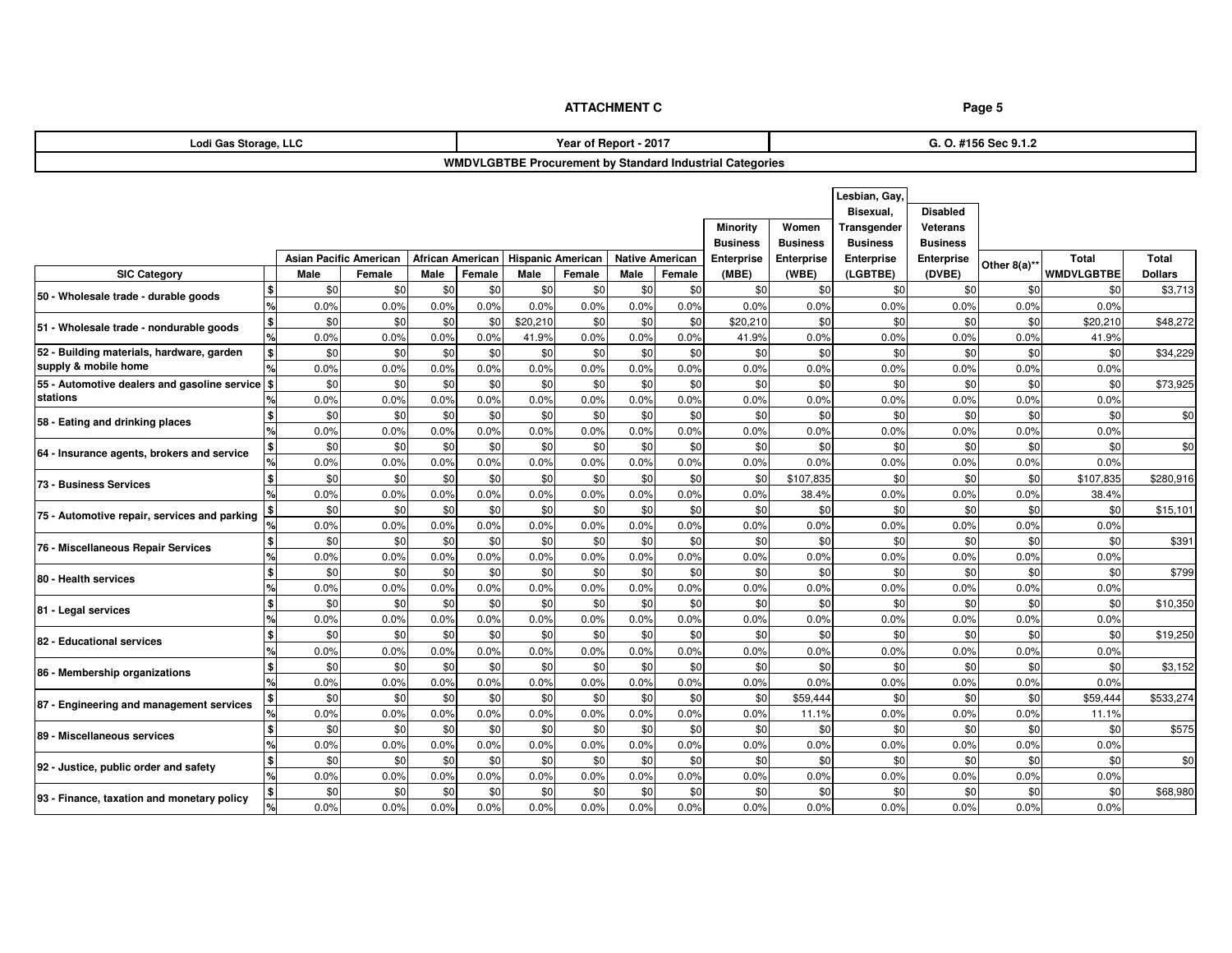| Lodi Gas Storage, LLC | - 2017<br>rear c<br>ำf Repor∟                            | ۵ ممې ۵:<br>, JEL J. I.Z<br><u>u.v.π</u> |
|-----------------------|----------------------------------------------------------|------------------------------------------|
|                       | WMDVLGBTBE Procurement by Standard Industrial Categories |                                          |

|                     |      |                          |         |           |          |         |      |        |                                                                     |                 | Lesbian, Gay,   |                   |                 |                   |                |
|---------------------|------|--------------------------|---------|-----------|----------|---------|------|--------|---------------------------------------------------------------------|-----------------|-----------------|-------------------|-----------------|-------------------|----------------|
|                     |      |                          |         |           |          |         |      |        |                                                                     |                 | Bisexual.       | <b>Disabled</b>   |                 |                   |                |
|                     |      |                          |         |           |          |         |      |        | Minority                                                            | Women           | Transgender     | Veterans          |                 |                   |                |
|                     |      |                          |         |           |          |         |      |        | <b>Business</b>                                                     | <b>Business</b> | <b>Business</b> | <b>Business</b>   |                 |                   |                |
|                     |      | Asian Pacific American I |         |           |          |         |      |        | African American   Hispanic American   Native American   Enterprise | Enterprise      | Enterprise      | <b>Enterprise</b> | Other $8(a)$ ** | Total             | <b>Total</b>   |
| <b>SIC Category</b> | Male | Female                   | Male    | Female    | Male     | Female  | Male | Female | (MBE)                                                               | (WBE)           | (LGBTBE)        | (DVBE)            |                 | <b>WMDVLGBTBE</b> | <b>Dollars</b> |
|                     |      | \$0                      | \$0     | <b>SO</b> | \$20,210 | \$0     |      | \$0    | \$20,210                                                            | \$167,790       | \$0             | \$0               | \$0             | \$187,999         | \$5,662,245    |
| <b>TOTAL</b>        | 0.0% | 0.0%                     | $0.0\%$ | $0.0\%$   | 0.4%     | $0.0\%$ | 0.0% | 0.0%   | 0.4%                                                                | 3.0%            | 0.0%            | $0.0\%$           | 0.0%            | 3.3%              |                |

| <b>Total Product Procurement</b> | \$45.898  |
|----------------------------------|-----------|
| <b>Total Service Procurement</b> | \$142.101 |

|--|

**NOTE:\*FIRMS WITH MULIT MINORITY OWNERSHIP STATUS**

**\*\*FIRMS CLASSIFIED AS 8(a) OF SMALL BUSINESS ADMINISTRATION INCLUDES NON-WMDVLGBTBE**

**\*\*\*NET PROCUREMENT INCLUDES PURCHASE ORDER, NON-PURCHASE ORDER, AND CREDIT CARD DOLLARS**

**TOTAL DOLLARS - TOTAL PROCUREMENT DOLLAR AMOUNT IN THE SPECIFIC SIC CATEGORY** 

**% - PERCENTAGE OF TOTAL DOLLARS**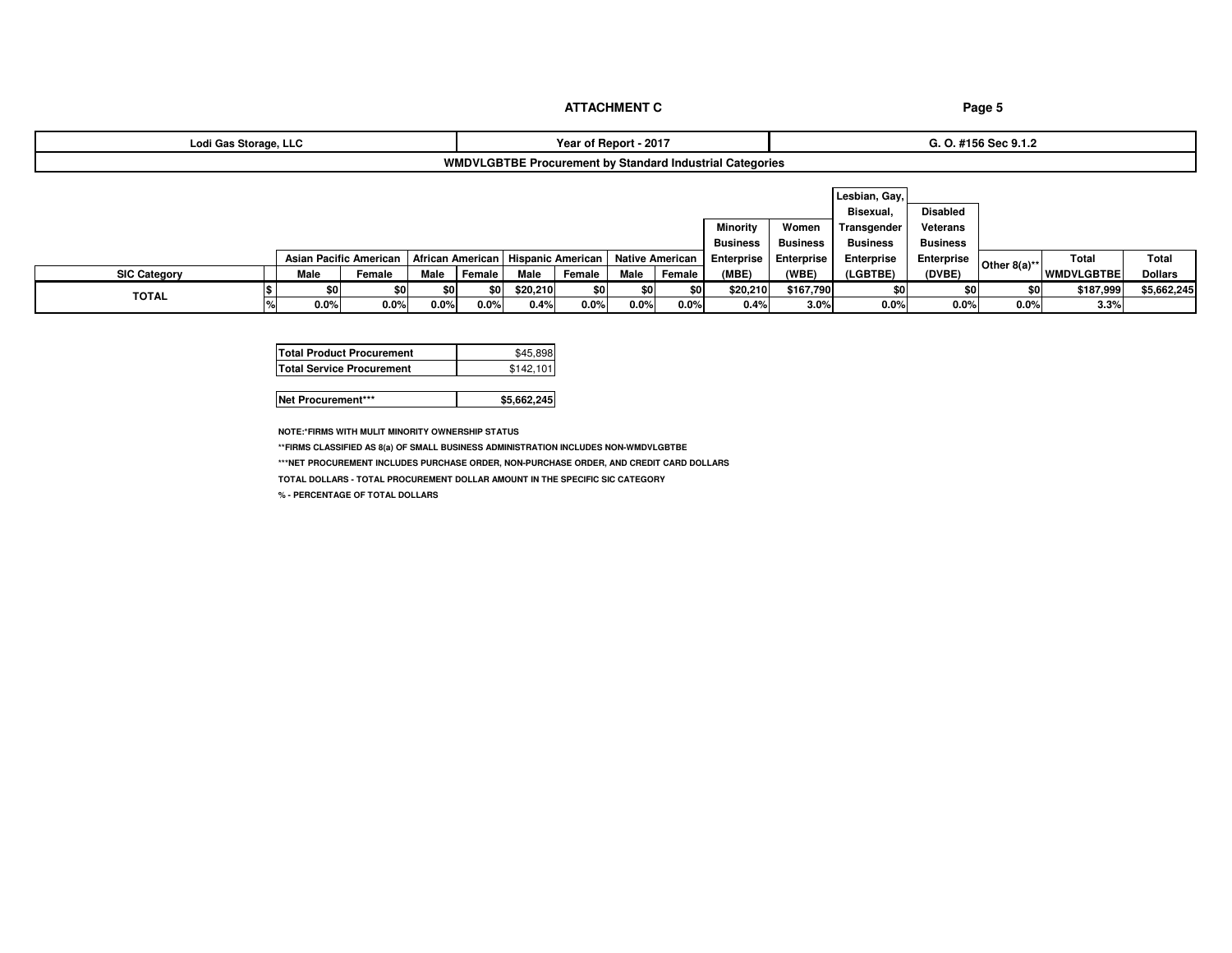| ৲ Storage,<br>Lodi<br>. LLL<br>, was                                     | $-2017$<br>Year of<br>† Report⊣ | 11-028)<br>11-05-019 &<br>-2 (D.<br>-Sec 9.<br>.<br>1 J U<br>. |  |  |  |  |
|--------------------------------------------------------------------------|---------------------------------|----------------------------------------------------------------|--|--|--|--|
| Number of WMDVLGBTBE Suppliers and Revenue Reported to the Clearinghouse |                                 |                                                                |  |  |  |  |

|                    | Data on Number of Suppliers    |            |               |             |                |                    |                                      |            |               |             |                |                    |
|--------------------|--------------------------------|------------|---------------|-------------|----------------|--------------------|--------------------------------------|------------|---------------|-------------|----------------|--------------------|
|                    | <b>Revenue Reported to CHS</b> |            |               |             |                |                    | <b>Utility-Specific 2017 Summary</b> |            |               |             |                |                    |
| # WMDVLGBTBEs      | <b>MBE</b>                     | <b>WBE</b> | <b>LGBTBE</b> | <b>DVBE</b> | Other $8(a)^*$ | <b>Grand Total</b> | <b>MBE</b>                           | <b>WBE</b> | <b>LGBTBE</b> | <b>DVBE</b> | Other $8(a)^*$ | <b>Grand Total</b> |
| Under \$1 million  |                                |            |               |             |                |                    |                                      |            |               |             |                |                    |
| Under \$5 million  |                                |            |               |             |                |                    |                                      |            |               |             |                |                    |
| Under \$10 million |                                |            |               |             |                |                    |                                      |            |               |             |                |                    |
| Above \$10 million |                                |            |               |             |                |                    |                                      |            |               |             |                |                    |
| <b>TOTAL</b>       |                                |            |               |             |                |                    |                                      |            |               |             |                |                    |

|                       |               | <b>Revenue and Payment Data</b> |               |             |                |                    |              |               |                               |             |                |                    |
|-----------------------|---------------|---------------------------------|---------------|-------------|----------------|--------------------|--------------|---------------|-------------------------------|-------------|----------------|--------------------|
|                       |               | <b>Revenue Reported to CHS</b>  |               |             |                |                    |              |               | Utility-Specific 2016 Summary |             |                |                    |
| <b>IWMDVLGBTBE SM</b> | <b>MBE</b>    | <b>WBE</b>                      | <b>LGBTBE</b> | <b>DVBE</b> | Other $8(a)^*$ | <b>Grand Total</b> | <b>MBE</b>   | <b>WBE</b>    | <b>LGBTBE</b>                 | <b>DVBE</b> | Other $8(a)^*$ | <b>Grand Total</b> |
| Under \$1 million     |               | $\sim$                          |               | . .         |                |                    |              |               |                               |             |                |                    |
| Under \$5 million     |               | 10,234,266                      |               |             |                | 10,234,266         |              | 154,847.95    |                               |             |                | 154,847.95         |
| Under \$10 million    |               |                                 |               |             |                |                    |              |               |                               |             |                |                    |
| Above \$10 million    | 22,841,700 \$ | 51,029,398                      |               |             |                | 73,871,098         | 20,209.86    | 12,941.58     |                               |             |                | 33,151.44          |
| <b>TOTAL</b>          | 22,841,700 \$ | 61,263,664 \$                   |               |             |                | 84,105,364 \$      | 20,209.86 \$ | 167,789.53 \$ |                               |             |                | 187,999.39         |

**NOTE: \* FIRMS CLASSIFIED AS 8(a) OF SMALL BUSINESS ADMINISTRATION INCLUDES NON-WMDVLGBTBE CHS: SUPPLIER CLEARINGHOUSE**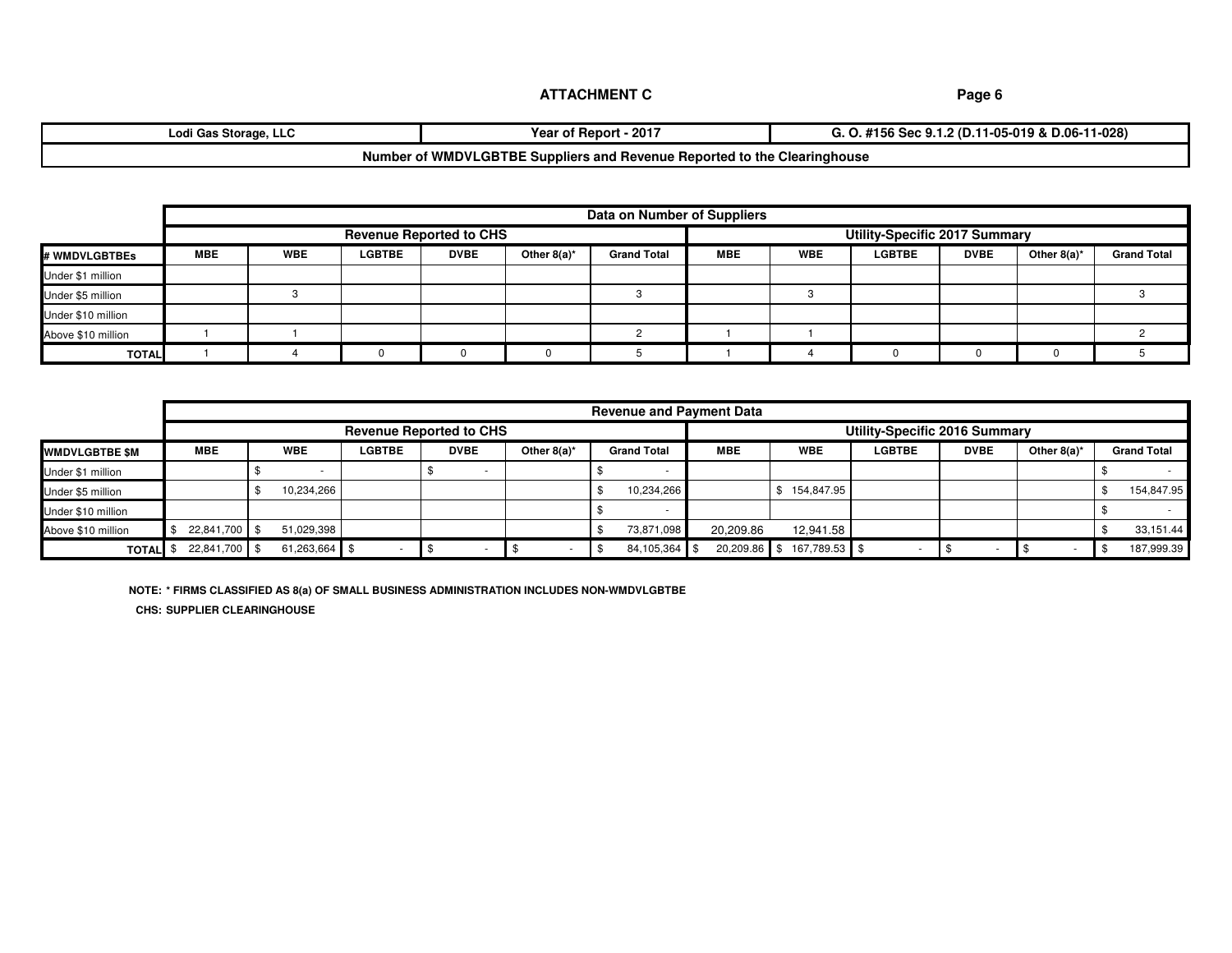| Lodi Gas Storage, LLC                                        | Year of Report - 2017 | G.O. #156 Sec. 9.1.2 |  |  |  |  |  |
|--------------------------------------------------------------|-----------------------|----------------------|--|--|--|--|--|
| <b>Description of WMDVLGBTBEs with CA Majority Workforce</b> |                       |                      |  |  |  |  |  |

Out of the five (5) diverse vendors included by Lodi Gas Storage, LLC in this report, it is the understanding of Lodi Gas Storage that four of the five vendors have a majority of their workforce working in California.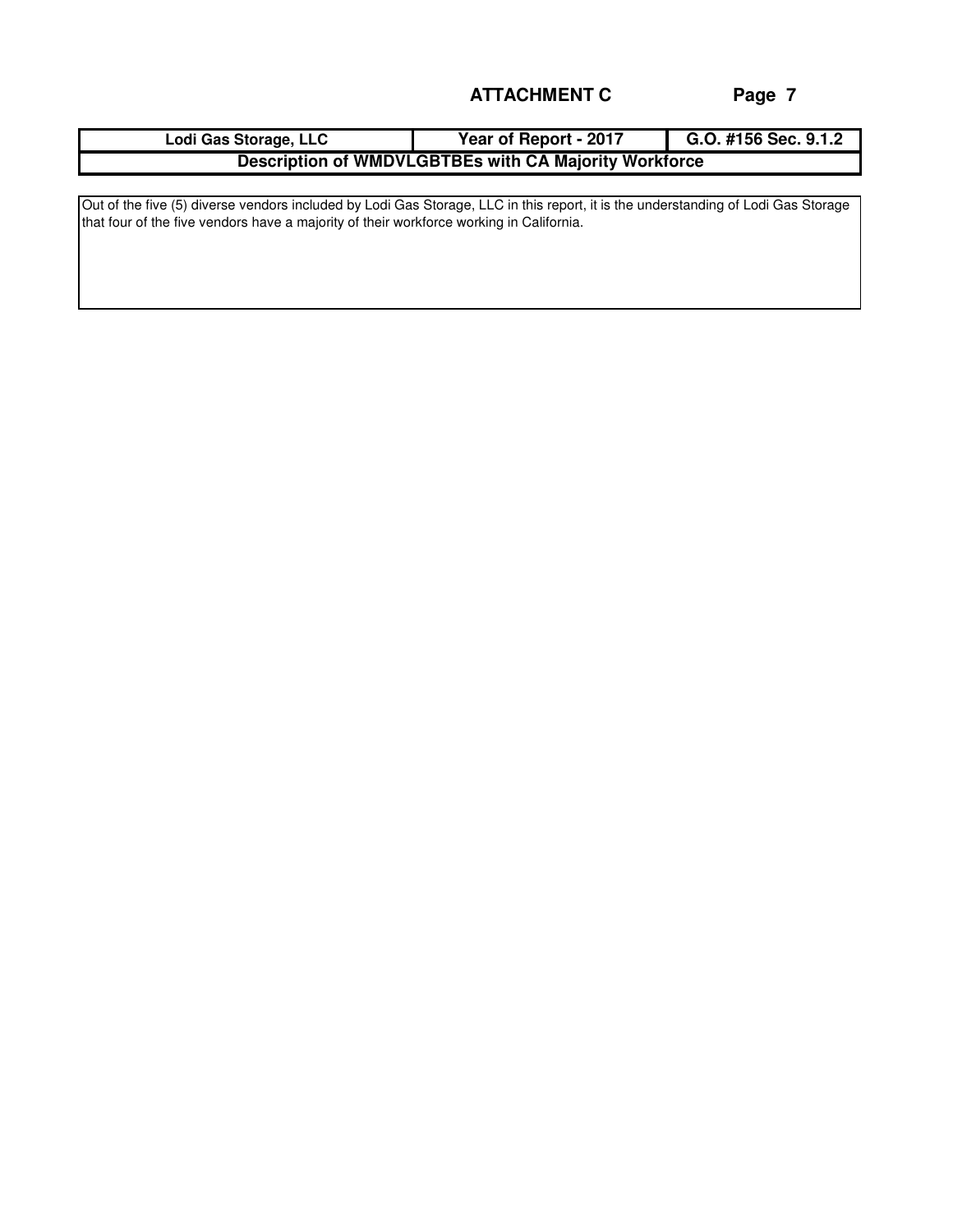| Lodi Gas Storage, LLC | Year of Report - 2017              | G.O. #156 Sec. 9.1.3 |
|-----------------------|------------------------------------|----------------------|
|                       | <b>WMDVLGBTBE Program Expenses</b> |                      |

| <b>Expense Category</b>   | Year (Actual) |
|---------------------------|---------------|
| Wages                     | \$10,800      |
| Other Employee Expenses   | \$450         |
| Program Expenses          | \$500         |
| <b>Reporting Expenses</b> | \$Ο           |
| Training                  | \$0           |
| Consultants               | \$0           |
| Other                     | \$0           |
| TOTAL                     | \$11,750      |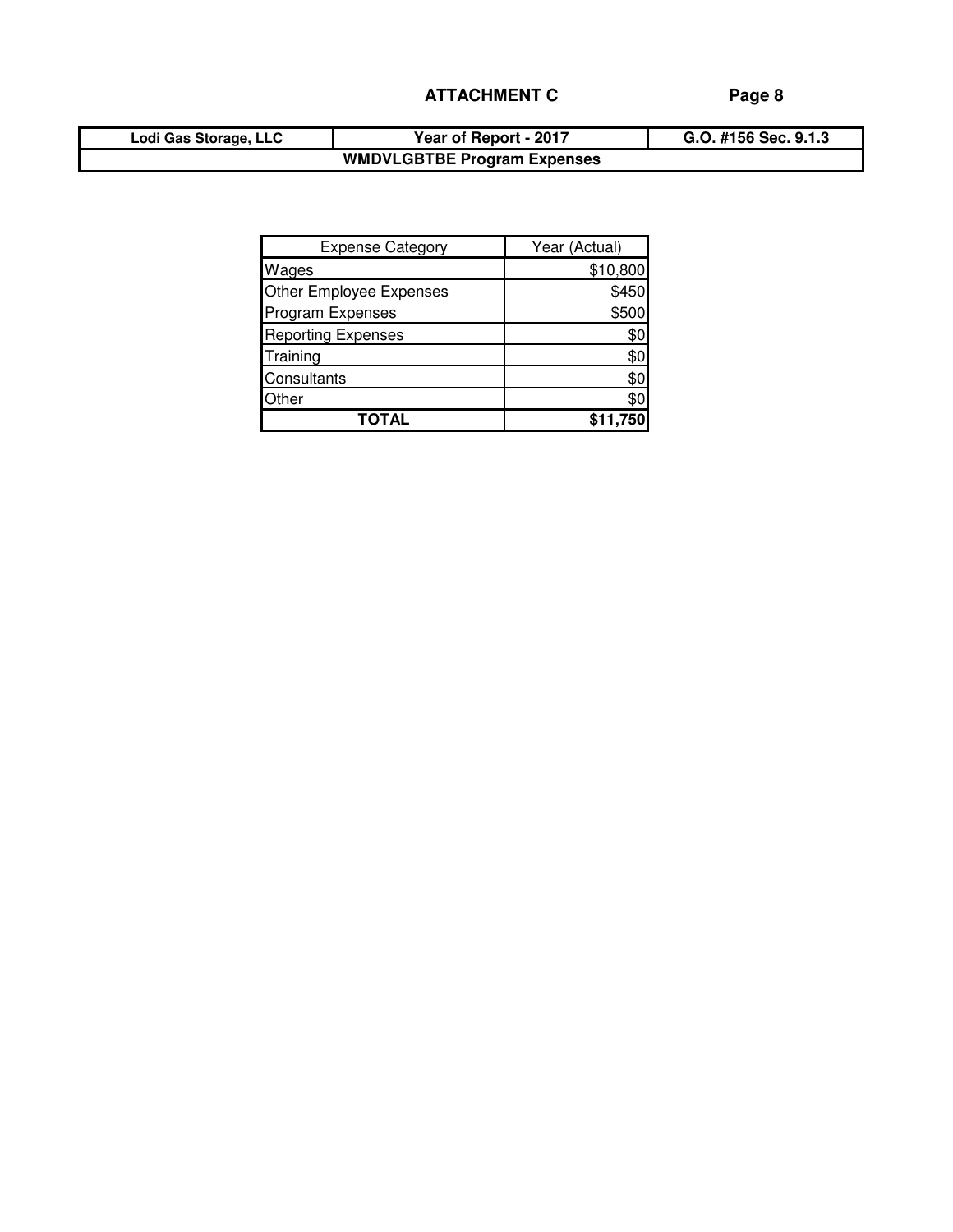| Lodi Gas Storage, LLC | Year of Report - 2017                                     | G.O. #156 Sec. $9.1.4$ |
|-----------------------|-----------------------------------------------------------|------------------------|
|                       | Description of Progress in Meeting or Exceeding Set Goals |                        |

| Line<br>No.             | short of its goals. |                                                                                                                        |                     |                           | A description of progress in meeting or exceeding set goals and an explanation of any circumstances that may have caused the utility to fall |
|-------------------------|---------------------|------------------------------------------------------------------------------------------------------------------------|---------------------|---------------------------|----------------------------------------------------------------------------------------------------------------------------------------------|
| $\mathbf{1}$            |                     |                                                                                                                        |                     |                           |                                                                                                                                              |
|                         |                     |                                                                                                                        | <b>Current Year</b> |                           |                                                                                                                                              |
| $\overline{\mathbf{c}}$ |                     | Category                                                                                                               | Results             | <b>Current Year Goals</b> |                                                                                                                                              |
| 3                       |                     | Minority Men                                                                                                           | 0.357%              | 2.000%                    |                                                                                                                                              |
| $\overline{\mathbf{4}}$ |                     | Minority Women                                                                                                         | 0.000%              | 1.500%                    |                                                                                                                                              |
| 5                       |                     | Minority Business Enterprise (MBE)                                                                                     | 0.357%              | 3.500%                    |                                                                                                                                              |
| 6                       |                     | Women Business Enterprise (WBE)                                                                                        | 2.963%              | 2.500%                    |                                                                                                                                              |
| $\sqrt{7}$              |                     | Subtotal Women, Minority Business<br>Enterprise (WMBE)                                                                 | 3.320%              | 6.000%                    |                                                                                                                                              |
|                         |                     | Service Disabled Veteran Business<br>Enterprise (DVBE)                                                                 | 0.00%               | 1.500%                    |                                                                                                                                              |
|                         |                     | Lesbian, Gay, Bisexual or Transgender<br>Individual-owned Business Enterprise                                          |                     |                           |                                                                                                                                              |
| 8                       |                     | (LGBTBE)                                                                                                               | 0.000%              | $0.000\%$                 |                                                                                                                                              |
| 8                       |                     | <b>Total WMDVLGBTBE</b>                                                                                                | 3.320%              | 7.500%                    |                                                                                                                                              |
| $\boldsymbol{9}$        |                     |                                                                                                                        |                     |                           |                                                                                                                                              |
| 10                      |                     |                                                                                                                        |                     |                           | As LGS is a small company involved in a business with very specific technical needs (underground gas storage), there are few vendors which   |
| 11                      |                     | have the necessary expertise that qualify under the WMDVLGBTBE requirements. LGS has endeavored to seek out WMDVLGBTBE |                     |                           |                                                                                                                                              |
| 12                      |                     | qualified businesses to provide services as they have been needed.                                                     |                     |                           |                                                                                                                                              |
| 13                      |                     |                                                                                                                        |                     |                           |                                                                                                                                              |
| 14                      |                     |                                                                                                                        |                     |                           |                                                                                                                                              |
| 15                      |                     |                                                                                                                        |                     |                           |                                                                                                                                              |
| $16$                    |                     |                                                                                                                        |                     |                           |                                                                                                                                              |
| $\overline{17}$         |                     |                                                                                                                        |                     |                           |                                                                                                                                              |
| $18$                    |                     |                                                                                                                        |                     |                           |                                                                                                                                              |
| 19                      |                     |                                                                                                                        |                     |                           |                                                                                                                                              |
| 20                      |                     |                                                                                                                        |                     |                           |                                                                                                                                              |
| 21                      |                     |                                                                                                                        |                     |                           |                                                                                                                                              |
| 22                      |                     |                                                                                                                        |                     |                           |                                                                                                                                              |
| 23                      |                     |                                                                                                                        |                     |                           |                                                                                                                                              |
| 24                      |                     |                                                                                                                        |                     |                           |                                                                                                                                              |
| 25                      |                     |                                                                                                                        |                     |                           |                                                                                                                                              |
| 26                      |                     |                                                                                                                        |                     |                           |                                                                                                                                              |
| 27                      |                     |                                                                                                                        |                     |                           |                                                                                                                                              |
| 28                      |                     |                                                                                                                        |                     |                           |                                                                                                                                              |
| 29                      |                     |                                                                                                                        |                     |                           |                                                                                                                                              |
| 30                      |                     |                                                                                                                        |                     |                           |                                                                                                                                              |
| 31                      |                     |                                                                                                                        |                     |                           |                                                                                                                                              |
| 32                      |                     |                                                                                                                        |                     |                           |                                                                                                                                              |
| 33                      |                     |                                                                                                                        |                     |                           |                                                                                                                                              |
| 34                      |                     |                                                                                                                        |                     |                           |                                                                                                                                              |
| 35                      |                     |                                                                                                                        |                     |                           |                                                                                                                                              |
| 36                      |                     |                                                                                                                        |                     |                           |                                                                                                                                              |
| 37                      |                     |                                                                                                                        |                     |                           |                                                                                                                                              |
| 38                      |                     |                                                                                                                        |                     |                           |                                                                                                                                              |
| 39                      |                     |                                                                                                                        |                     |                           |                                                                                                                                              |
| 40                      |                     |                                                                                                                        |                     |                           |                                                                                                                                              |
| 41                      |                     |                                                                                                                        |                     |                           |                                                                                                                                              |
| 42                      |                     |                                                                                                                        |                     |                           |                                                                                                                                              |
| 43                      |                     |                                                                                                                        |                     |                           |                                                                                                                                              |
| 44                      |                     |                                                                                                                        |                     |                           |                                                                                                                                              |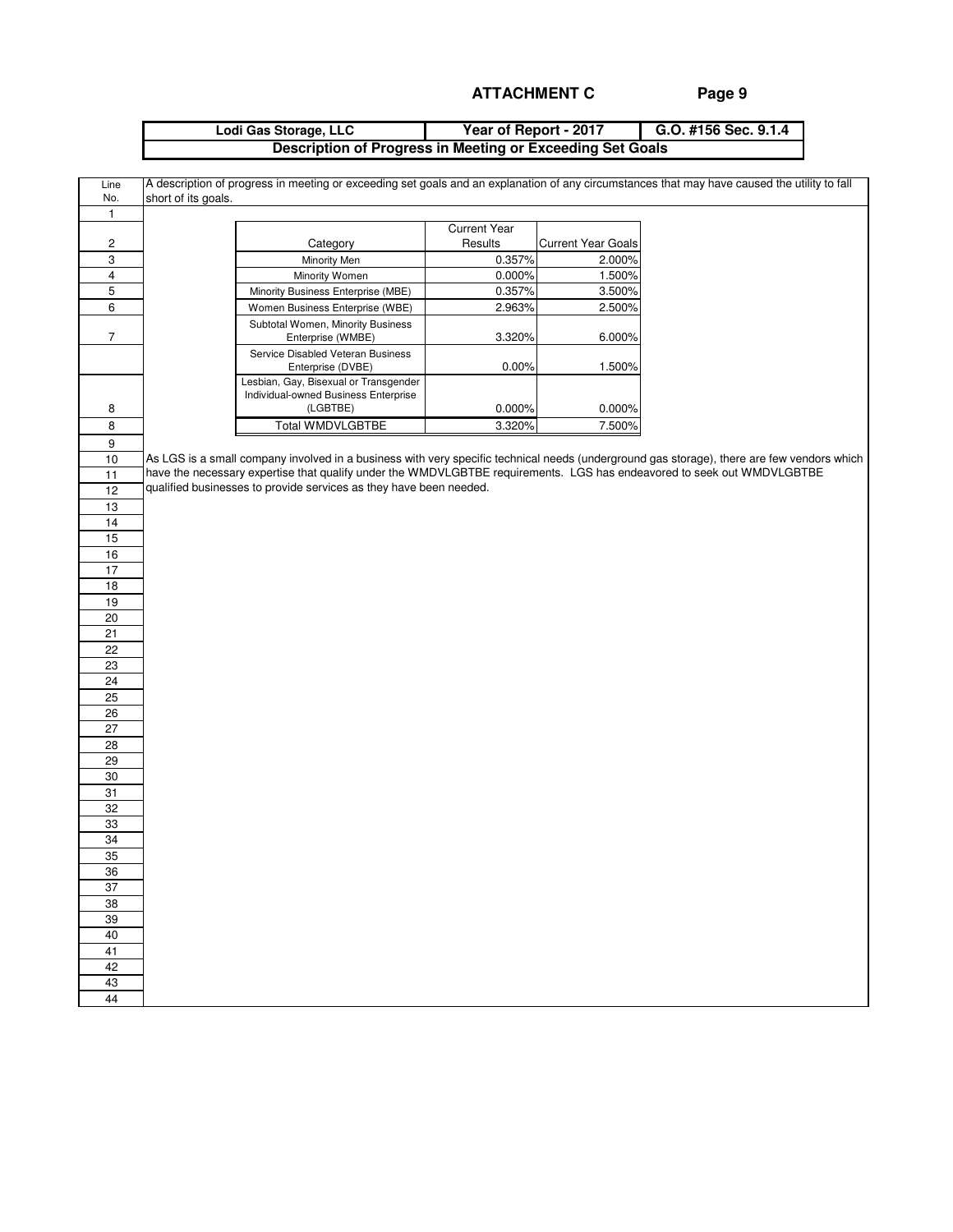**Lodi Gas Storage, LLC**

**Year of Report - 2017**

**G.O. #156 Sec. 9.1.4**

# **WMDVLGBTBE Results and Goals**

| Category                                                                      | 2017 Results | 2017 Goals |
|-------------------------------------------------------------------------------|--------------|------------|
| <b>Minority Men</b>                                                           | 0.36%        | 2.00%      |
| <b>Minority Women</b>                                                         | $0.00\%$     | 1.50%      |
| <b>Minority Business Enterprise</b><br>(MBE)                                  | 0.36%        | 3.50%      |
| <b>Women Business Enterprise</b><br>(WBE)                                     | 2.96%        | 2.50%      |
| Lesbian, Gay, Bisexual,<br><b>Transgender Business Enterprise</b><br>(LGBTBE) | $0.00\%$     | 0.00%      |
| <b>Disabled Veteran Business</b><br>(DVBE)                                    | $0.00\%$     | 1.50%      |
| <b>TOTAL WMDVLGBTBE</b>                                                       | 3.32%        | 7.50%      |

**% - PERCENTAGE OF NET PROCUREMENT**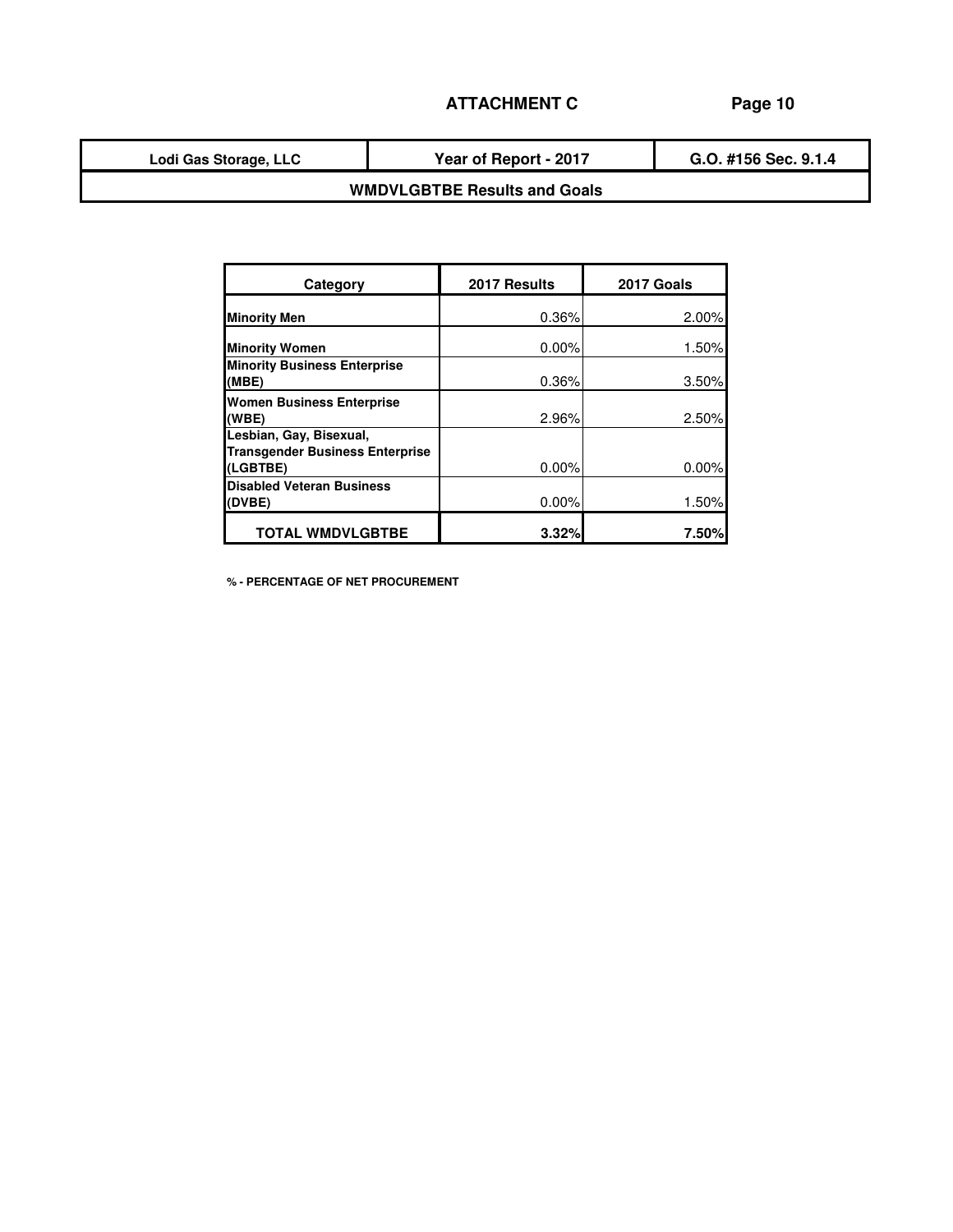| Lodi Gas Storage, LLC                                                    | Year of Report - 2017 | G.O. #156 Sec. $9.1.5$ |  |  |  |  |
|--------------------------------------------------------------------------|-----------------------|------------------------|--|--|--|--|
| Description of Prime Contractor Utilization of WMDVLGBTBE Subcontractors |                       |                        |  |  |  |  |

Lodi Gas Storage, LLC's vendor selection policy states, "It is the policy of Lodi Gas Storage, LLC (LGS) that women, minority, disabled veteran and/or lesbian, gay, bisexual or transgender individual-owned business enterprises (WMDVLGBTBE) shall have the maximum practicable opportunity to participate in the performance of contracts. Furthermore, this policy shall not be used to exclude qualified non-WMDVLGBTBE's from participating in LGS contracting."

In addition to supplying each contractor from whom LGS accepted bids for construction or construction related services with a copy of this policy, LGS encouraged the prospective contractors to consider including WMDVLGBTBE firms in their subcontracting practices.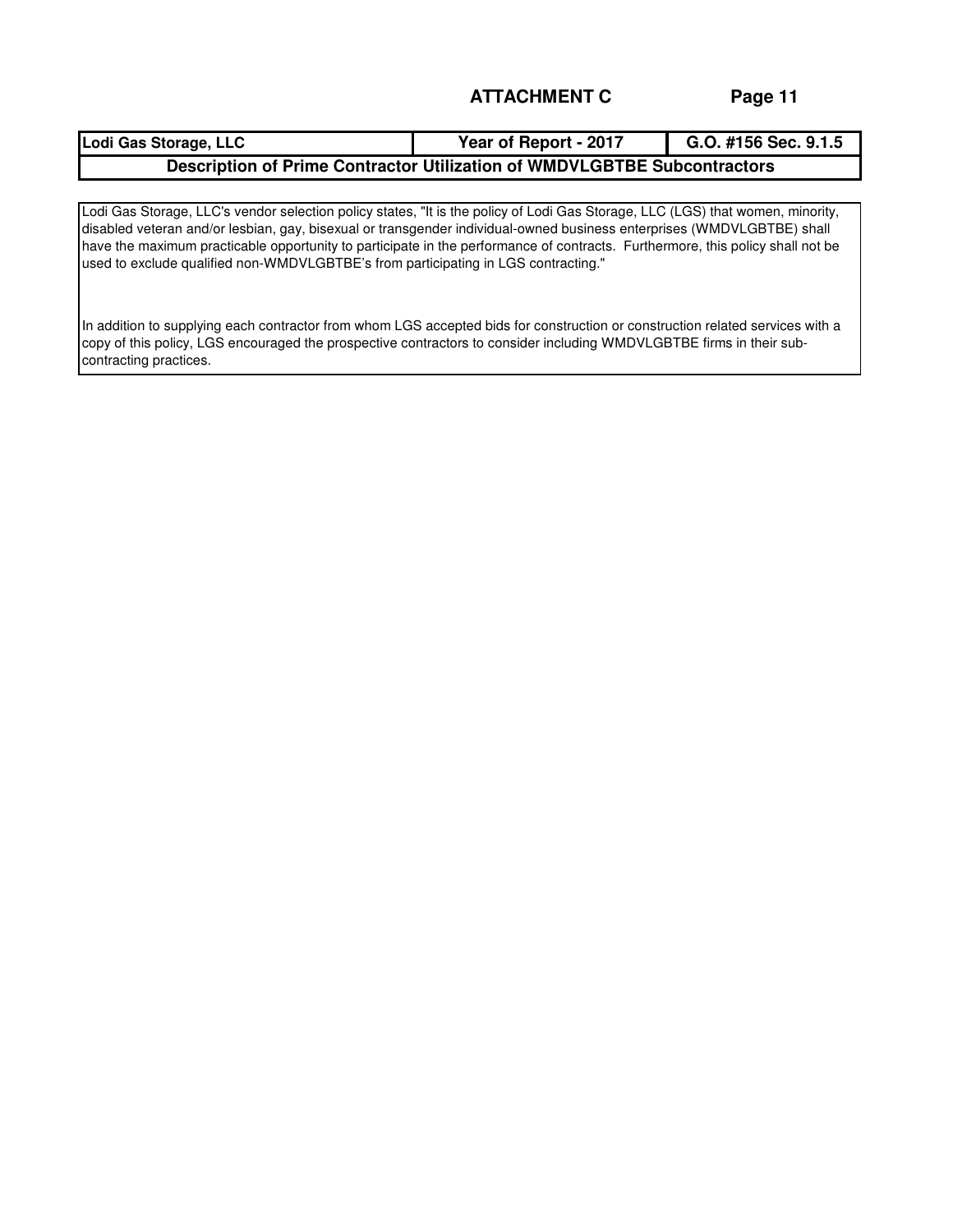**Page 12**

| Lodi Gas Storage, LLC                                                       | Year Annual Report - 2017 | G.O. #156 Sec. 9.1.5 |  |  |  |  |  |
|-----------------------------------------------------------------------------|---------------------------|----------------------|--|--|--|--|--|
| <b>Summary of Prime Contractor Utilization of WMDVLGBTBE Subcontractors</b> |                           |                      |  |  |  |  |  |

|                          | <b>Minority</b><br>Male | <b>Minority</b><br>Female | <b>Minority</b><br><b>Business</b><br><b>Enterprise</b><br>(MBE) | Women<br><b>Business</b><br><b>Enterprise</b><br>(WBE) | Lesbian, Gay,<br>Bisexual,<br>Transgender<br><b>Business</b><br><b>Enterprise</b><br>(LGBTBE) | <b>Disabled</b><br>Veterans<br><b>Business</b><br><b>Enterprise</b><br>(DVBE) | Other $8(a)^*$ | <b>TOTAL</b><br><b>WMDVLGBTBE</b> |
|--------------------------|-------------------------|---------------------------|------------------------------------------------------------------|--------------------------------------------------------|-----------------------------------------------------------------------------------------------|-------------------------------------------------------------------------------|----------------|-----------------------------------|
| Direct \$                | \$20,210                | \$0                       | \$20,210                                                         | \$167,790                                              | \$0                                                                                           | \$0                                                                           | \$0            | \$187,999                         |
| <b>Subcontracting \$</b> | \$0                     | \$0                       | \$0                                                              | \$0                                                    | \$0                                                                                           | \$0                                                                           | \$0            | \$0                               |
| Total \$                 | \$20,210                | \$0                       | \$20,210                                                         | \$167,790                                              | \$0                                                                                           | \$0                                                                           | \$0            | \$187,999                         |

| Direct %                | $0.36\%$ | $0.00\%$ | $J.36\%$ | 2.96%    | $0.00\%$ | $0.00\%$ | $0.00\%$ | $3.32\%$ |
|-------------------------|----------|----------|----------|----------|----------|----------|----------|----------|
| <b>Subcontracting %</b> | $J.00\%$ | $0.00\%$ | $0.00\%$ | $0.00\%$ | $0.00\%$ | $0.00\%$ | 0.00%    | $0.00\%$ |
| Total %                 | 0.36%    | $0.00\%$ | 0.36%    | 2.96%    | $0.00\%$ | $0.00\%$ | $0.00\%$ | $3.32\%$ |

| Net Procurement**<br>\$5,662,245 |
|----------------------------------|
|----------------------------------|

**NOTE: \*FIRMS CLASSIFIED AS 8(a) OF SMALL BUSINESS ADMINISTRATION INCLUDES NON-WMDVLGBTBE**

**\*\*NET PROCUREMENT INCLUDES PURCHASE ORDER, NON-PURCHASE ORDER, AND CREDIT CARD DOLLARS**

**% - PERCENTAGE OF NET PROCUREMENT**

**Direct - DIRECT PROCUREMENT**

**Sub - SUBCONTRACTOR PROCUREMENT**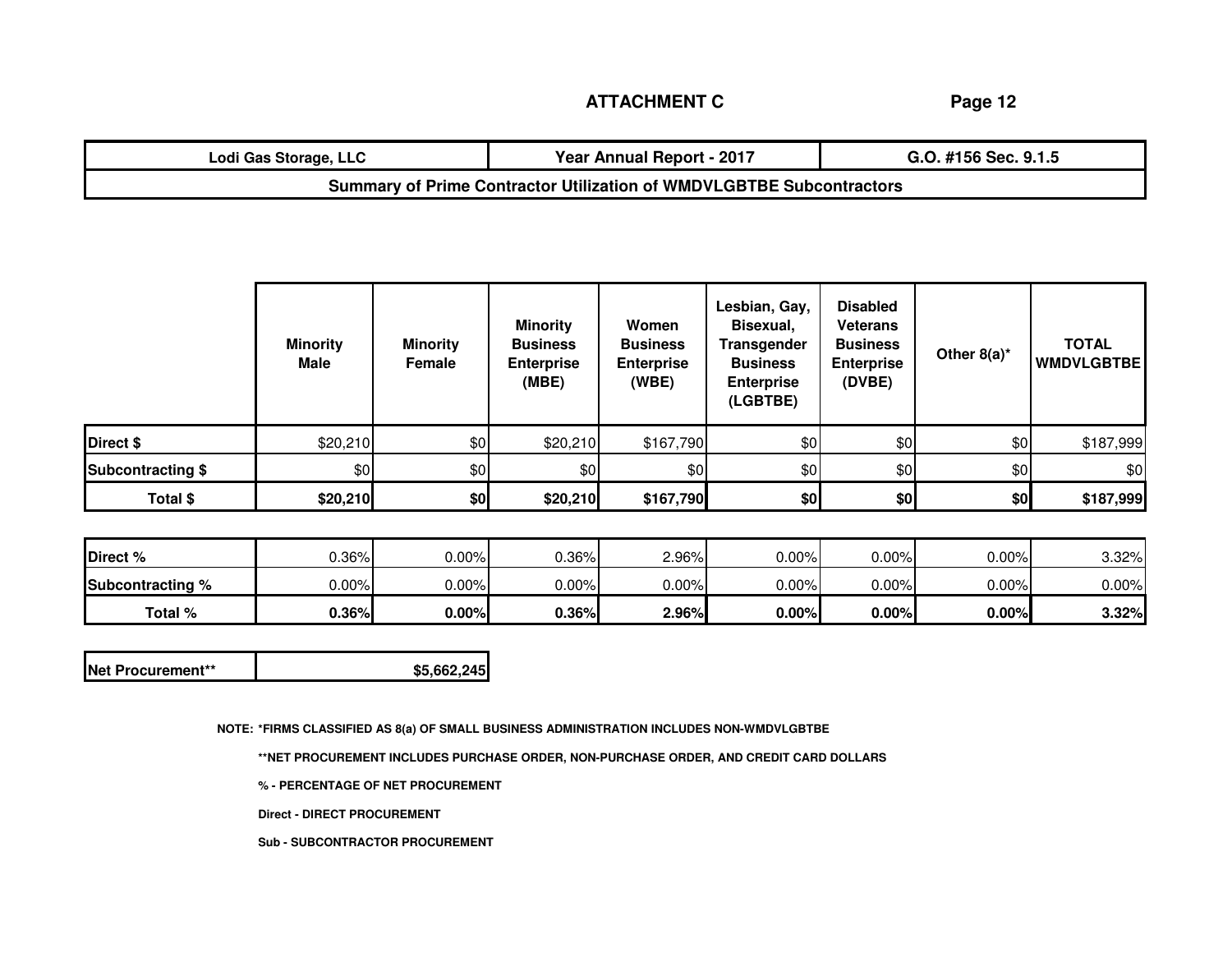| Lodi Gas Storage, LLC                                       | Year of Report - 2017 | G.O. #156 Sec. 9.1.6 |  |  |  |  |  |  |  |
|-------------------------------------------------------------|-----------------------|----------------------|--|--|--|--|--|--|--|
| A List of WMDVLGBTBE Complaints Received and Current Status |                       |                      |  |  |  |  |  |  |  |
|                                                             |                       |                      |  |  |  |  |  |  |  |

|                              | Line A list of WMDVLGBTBE complaints received during the past year, accompanied by a brief description of the nature of each complaint and its resolution |
|------------------------------|-----------------------------------------------------------------------------------------------------------------------------------------------------------|
|                              | No. or current status.<br>LGS received no complaints during the last year.                                                                                |
| $\overline{1}$               |                                                                                                                                                           |
| $\sqrt{2}$                   |                                                                                                                                                           |
| $\mathbf{3}$                 |                                                                                                                                                           |
| $\overline{4}$<br>$\sqrt{5}$ |                                                                                                                                                           |
|                              |                                                                                                                                                           |
| $\,6\,$                      |                                                                                                                                                           |
| $\sqrt{7}$                   |                                                                                                                                                           |
| $\bf8$                       |                                                                                                                                                           |
| $\boldsymbol{9}$             |                                                                                                                                                           |
| $10\,$<br>$11$               |                                                                                                                                                           |
| $12\,$                       |                                                                                                                                                           |
| $13\,$                       |                                                                                                                                                           |
| $14$                         |                                                                                                                                                           |
| $15\,$                       |                                                                                                                                                           |
| $16\,$                       |                                                                                                                                                           |
| $17$                         |                                                                                                                                                           |
| $18\,$                       |                                                                                                                                                           |
| $19$                         |                                                                                                                                                           |
| $20\,$                       |                                                                                                                                                           |
| 21                           |                                                                                                                                                           |
| 22                           |                                                                                                                                                           |
| 23                           |                                                                                                                                                           |
| 24                           |                                                                                                                                                           |
| 25                           |                                                                                                                                                           |
| $26\,$                       |                                                                                                                                                           |
| $27\,$                       |                                                                                                                                                           |
| $28\,$                       |                                                                                                                                                           |
| 29                           |                                                                                                                                                           |
| $30\,$                       |                                                                                                                                                           |
| $31\,$                       |                                                                                                                                                           |
| $32\,$                       |                                                                                                                                                           |
| $33\,$                       |                                                                                                                                                           |
| $34\,$                       |                                                                                                                                                           |
| 35                           |                                                                                                                                                           |
| $36\,$                       |                                                                                                                                                           |
| $37\,$                       |                                                                                                                                                           |
| 38<br>$39\,$                 |                                                                                                                                                           |
| 40                           |                                                                                                                                                           |
| $41\,$                       |                                                                                                                                                           |
| 42                           |                                                                                                                                                           |
| 43                           |                                                                                                                                                           |
| $\bf 44$                     |                                                                                                                                                           |
| $45\,$                       |                                                                                                                                                           |
| $\sqrt{46}$                  |                                                                                                                                                           |
| 47                           |                                                                                                                                                           |
| 48                           |                                                                                                                                                           |
| 49                           |                                                                                                                                                           |
| 50                           |                                                                                                                                                           |
| $51\,$                       |                                                                                                                                                           |
| 52                           |                                                                                                                                                           |
| 53                           |                                                                                                                                                           |
|                              |                                                                                                                                                           |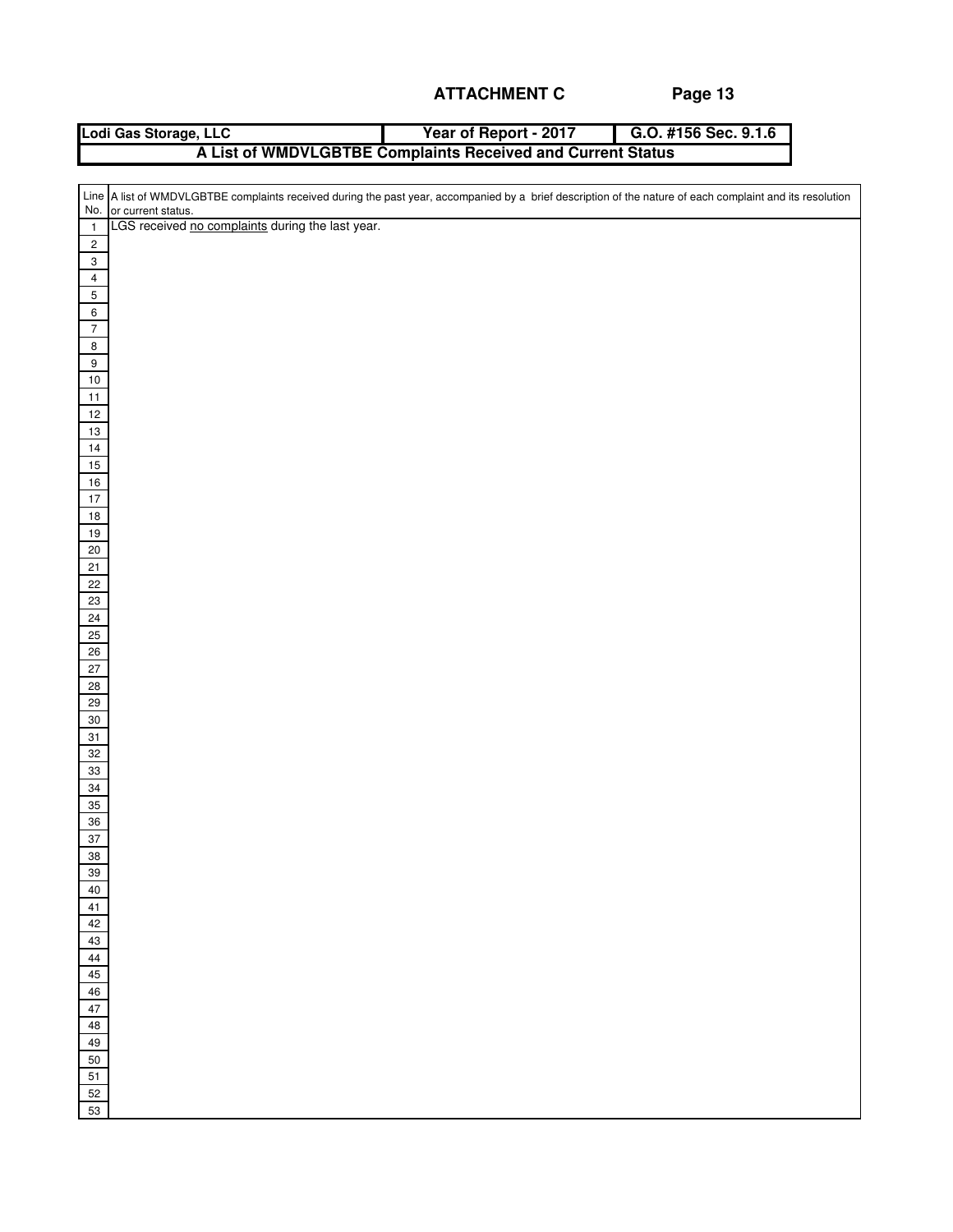# **Lodi Gas Storage, LLC Year of Report - 2017 G.O. #156 Sec. 9.1.7 Description of Efforts to Recruit WMDVLGBTBE Suppliers in Low Utilization Categories**

Lodi Gas Storage, LLC's vendor selection policy states, "It is the policy of Lodi Gas Storage, LLC (LGS) that women, minority, disabled veteran and/or lesbian, gay, bisexual or transgender individual-owned business enterprises (WMDVLGBTBE) shall have the maximum practicable opportunity to participate in the performance of contracts. Furthermore, this policy shall not be used to exclude qualified non-WMDVLGBTBE's from participating in LGS contracting."

In addition to supplying each contractor from whom LGS accepted bids for construction or construction related services with a copy of this policy, LGS encouraged the prospective contractors to consider including WMDVLGBTBE firms in their sub-contracting practices.

LGS participated in the CPUC/Joint Utilities Los Angeles Business Expo on Wednesday, May 3rd, 2017. The event included: a panel discussion on how to do business with utilities; one-on-one meetings with procurement representatives from utility companies, local/state agencies, and others; a vendor/resource fair; and workshops.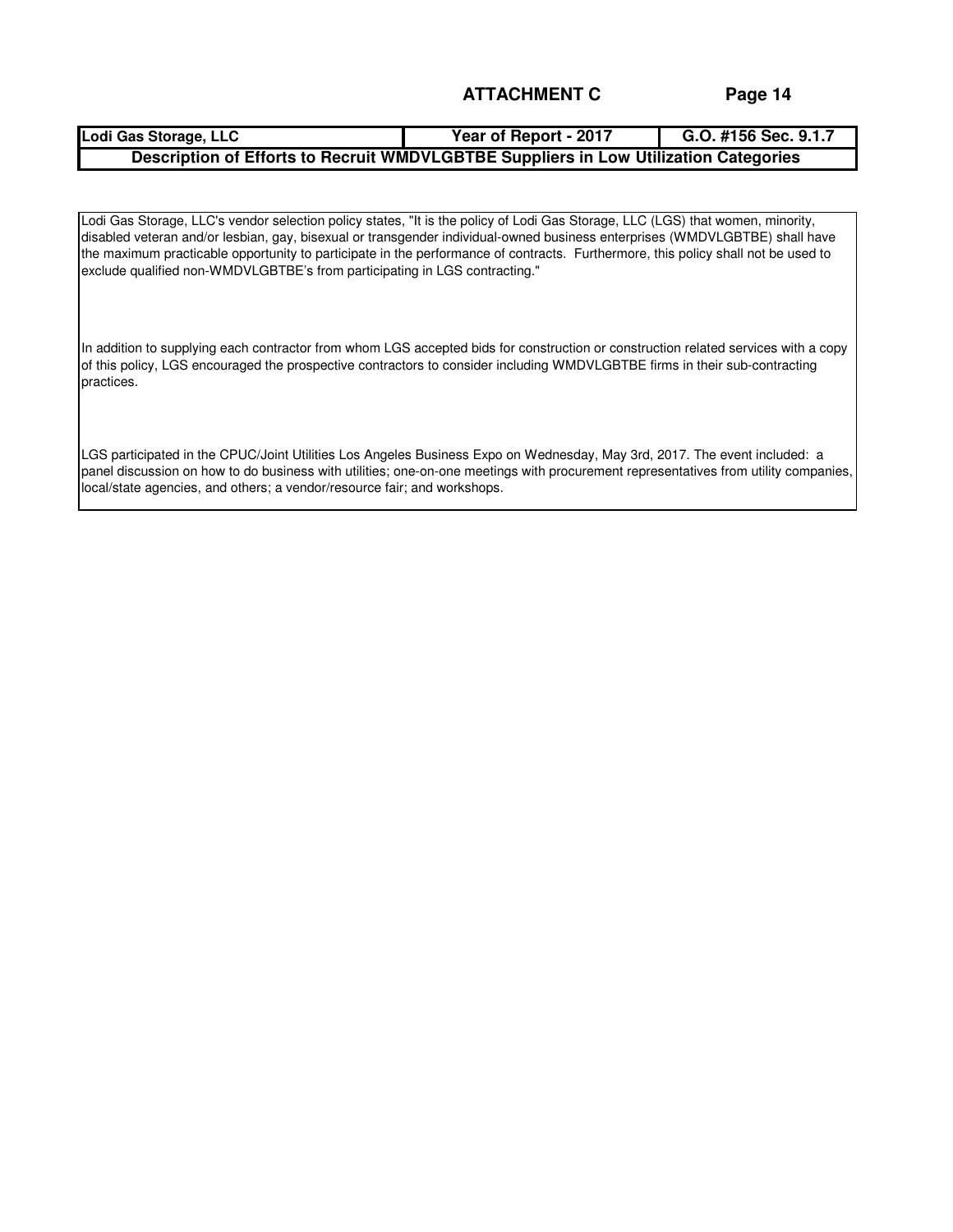| Lodi Gas Storage, LLC              | Year of Report - 2017 | G.O. #156 Sec. 9.1.11 |  |  |  |  |  |  |  |
|------------------------------------|-----------------------|-----------------------|--|--|--|--|--|--|--|
| <b>WMDVLGBTBE Fuel Procurement</b> |                       |                       |  |  |  |  |  |  |  |

N/A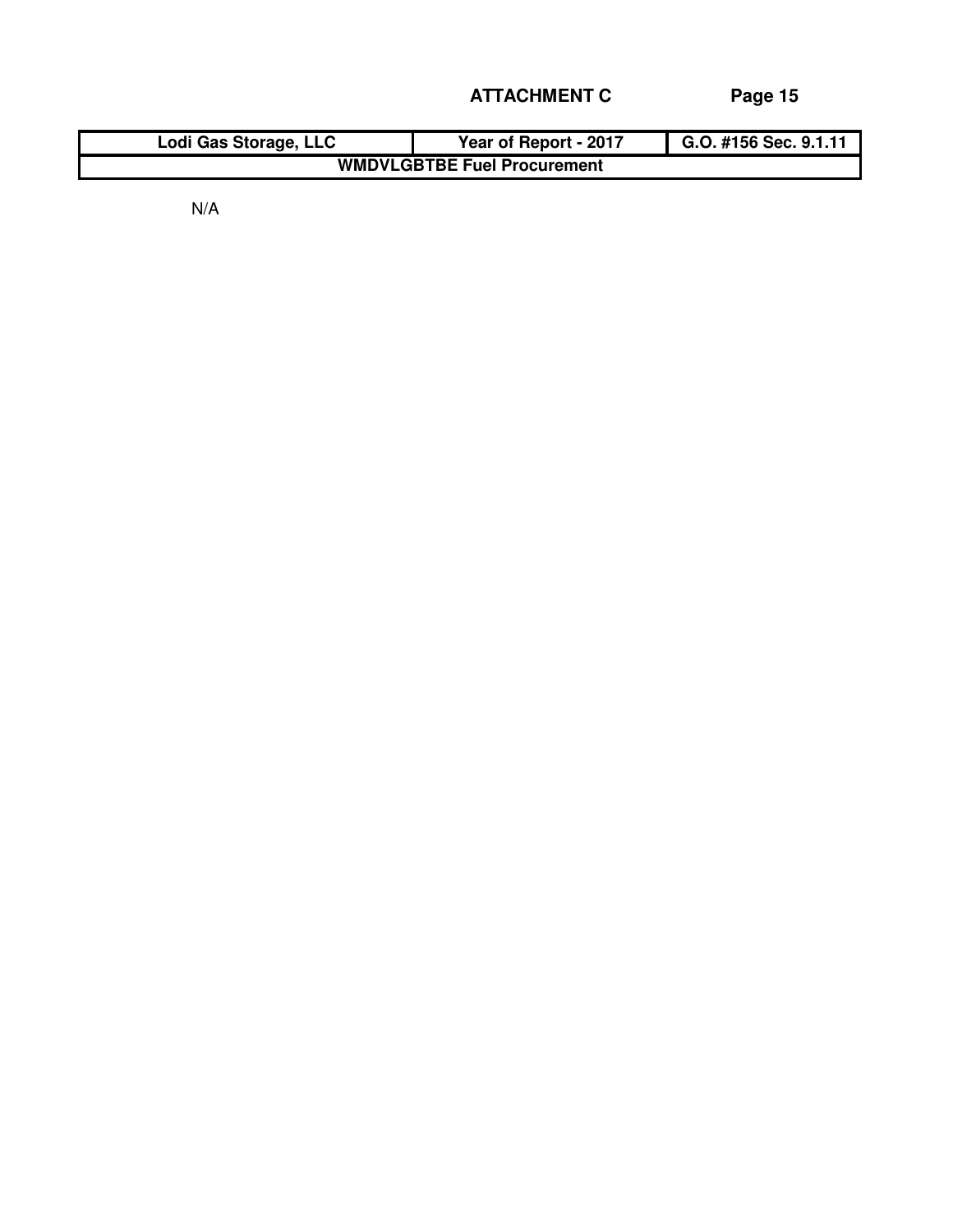|  | Lodi Gas Storage, LLC |
|--|-----------------------|
|--|-----------------------|

**WMDVLGBTBE Annual SHORT, MID, AND LONG-TERM Goals by Product and Service Category Year of Report - 2017 G.O. #156 Sec. 10.1.1**

|                                          |                                                    |                                                 | Short-Term 2018                                                                        |                                                                        |                   |                                                    |                                                 | Mid-Term 2021                                                                          |                                                                        |                   |                                                    | Long-Term 2023                                  |                                                                                              |                                                                        |                   |  |
|------------------------------------------|----------------------------------------------------|-------------------------------------------------|----------------------------------------------------------------------------------------|------------------------------------------------------------------------|-------------------|----------------------------------------------------|-------------------------------------------------|----------------------------------------------------------------------------------------|------------------------------------------------------------------------|-------------------|----------------------------------------------------|-------------------------------------------------|----------------------------------------------------------------------------------------------|------------------------------------------------------------------------|-------------------|--|
|                                          | Minority<br><b>Business</b><br>Enterprise<br>(MBE) | Women<br><b>Business</b><br>Enterprise<br>(WBE) | Lesbian, Gay,<br>Bisexual.<br>Transgender<br><b>Business</b><br>Enterprise<br>(LGBTBE) | <b>Disabled</b><br>Veterans<br><b>Business</b><br>Enterprise<br>(DVBE) | <b>WMDVLGBTBE</b> | Minority<br><b>Business</b><br>Enterprise<br>(MBE) | Women<br><b>Business</b><br>Enterprise<br>(WBE) | Lesbian, Gay,<br>Bisexual.<br>Transgender<br><b>Business</b><br>Enterprise<br>(LGBTBE) | <b>Disabled</b><br>Veterans<br><b>Business</b><br>Enterprise<br>(DVBE) | <b>WMDVLGBTBE</b> | Minority<br><b>Business</b><br>Enterprise<br>(MBE) | Women<br><b>Business</b><br>Enterprise<br>(WBE) | Lesbian, Gay,<br><b>Bisexual</b><br>Transgender<br><b>Business</b><br>Enterprise<br>(LGBTBE) | <b>Disabled</b><br>Veterans<br><b>Business</b><br>Enterprise<br>(DVBE) | <b>WMDVLGBTBE</b> |  |
| <b>Products</b>                          |                                                    |                                                 |                                                                                        |                                                                        |                   |                                                    |                                                 |                                                                                        |                                                                        |                   |                                                    |                                                 |                                                                                              |                                                                        |                   |  |
| 35 - Industrial machinery and equipment  | 0.25%                                              | 0.25%                                           | 0.15%                                                                                  | 0.15%                                                                  | 0.80%             | 0.50%                                              | 0.50%                                           | 0.30%                                                                                  | 0.30%                                                                  | 1.60%             | 0.75%                                              | 0.75%                                           | 0.60%                                                                                        | 0.60%                                                                  | 2.70%             |  |
| 36 - Electrical and electronic equipment | 0.25%                                              | 0.25%                                           | 0.15%                                                                                  | 0.15%                                                                  | 0.80%             | 0.50%                                              | 0.50%                                           | 0.30%                                                                                  | 0.30%                                                                  | 1.60%             | 0.75%                                              | 0.75%                                           | 0.60%                                                                                        | 0.60%                                                                  | 2.70%             |  |
|                                          |                                                    |                                                 |                                                                                        |                                                                        |                   |                                                    |                                                 |                                                                                        |                                                                        |                   |                                                    |                                                 |                                                                                              |                                                                        |                   |  |
|                                          |                                                    |                                                 |                                                                                        |                                                                        |                   |                                                    |                                                 |                                                                                        |                                                                        |                   |                                                    |                                                 |                                                                                              |                                                                        |                   |  |
|                                          |                                                    |                                                 |                                                                                        |                                                                        |                   |                                                    |                                                 |                                                                                        |                                                                        |                   |                                                    |                                                 |                                                                                              |                                                                        |                   |  |
|                                          |                                                    |                                                 |                                                                                        |                                                                        |                   |                                                    |                                                 |                                                                                        |                                                                        |                   |                                                    |                                                 |                                                                                              |                                                                        |                   |  |
|                                          |                                                    |                                                 |                                                                                        |                                                                        |                   |                                                    |                                                 |                                                                                        |                                                                        |                   |                                                    |                                                 |                                                                                              |                                                                        |                   |  |
|                                          |                                                    |                                                 |                                                                                        |                                                                        |                   |                                                    |                                                 |                                                                                        |                                                                        |                   |                                                    |                                                 |                                                                                              |                                                                        |                   |  |
|                                          |                                                    |                                                 |                                                                                        |                                                                        |                   |                                                    |                                                 |                                                                                        |                                                                        |                   |                                                    |                                                 |                                                                                              |                                                                        |                   |  |
|                                          |                                                    |                                                 |                                                                                        |                                                                        |                   |                                                    |                                                 |                                                                                        |                                                                        |                   |                                                    |                                                 |                                                                                              |                                                                        |                   |  |
| Subtotal                                 | ۰.                                                 |                                                 |                                                                                        |                                                                        |                   |                                                    |                                                 | $\sim$                                                                                 | - 30                                                                   |                   | $\sim$                                             | . .                                             |                                                                                              |                                                                        |                   |  |

| <b>Services</b>                          | <b>Minority</b><br><b>Business</b><br>Enterprise<br>(MBE) | Women<br><b>Business</b><br>Enterprise<br>(WBE) | Lesbian, Gay,<br>Bisexual,<br>Transgender<br><b>Business</b><br>Enterprise<br>(LGBTBE) | <b>Disabled</b><br>Veterans<br><b>Business</b><br>Enterprise<br>(DVBE) | <b>WMDVLGBTBE</b> | <b>Minority</b><br><b>Business</b><br>Enterprise<br>(MBE) | Women<br><b>Business</b><br>Enterprise<br>(WBE) | Lesbian, Gay,<br>Bisexual,<br>Transgender<br><b>Business</b><br>Enterprise<br>(LGBTBE) | <b>Disabled</b><br>Veterans<br><b>Business</b><br>Enterprise<br>(DVBE) | <b>WMDVLGBTBE</b> | <b>Minority</b><br><b>Business</b><br>Enterprise<br>(MBE) | Women<br><b>Business</b><br>Enterprise<br>(WBE) | Lesbian, Gay,<br>Bisexual,<br>Transgender<br><b>Business</b><br>Enterprise<br>(LGBTBE) | <b>Disabled</b><br>Veterans<br><b>Business</b><br>Enterprise<br>(DVBE) | <b>WMDVLGBTBE</b> |
|------------------------------------------|-----------------------------------------------------------|-------------------------------------------------|----------------------------------------------------------------------------------------|------------------------------------------------------------------------|-------------------|-----------------------------------------------------------|-------------------------------------------------|----------------------------------------------------------------------------------------|------------------------------------------------------------------------|-------------------|-----------------------------------------------------------|-------------------------------------------------|----------------------------------------------------------------------------------------|------------------------------------------------------------------------|-------------------|
| 87 - Engineering and management services | 0.50%                                                     | 0.50%                                           | 0.30%                                                                                  | 0.30%                                                                  | 1.60%             | 0.75%                                                     | 0.75%                                           | 0.60%                                                                                  | 0.60%                                                                  | 2.70%             | 1.00%                                                     | 1.00%                                           | 0.90%                                                                                  | 0.90%                                                                  | 3.80%             |
|                                          |                                                           |                                                 |                                                                                        |                                                                        |                   |                                                           |                                                 |                                                                                        |                                                                        |                   |                                                           |                                                 |                                                                                        |                                                                        |                   |
|                                          |                                                           |                                                 |                                                                                        |                                                                        |                   |                                                           |                                                 |                                                                                        |                                                                        |                   |                                                           |                                                 |                                                                                        |                                                                        |                   |
|                                          |                                                           |                                                 |                                                                                        |                                                                        |                   |                                                           |                                                 |                                                                                        |                                                                        |                   |                                                           |                                                 |                                                                                        |                                                                        |                   |
|                                          |                                                           |                                                 |                                                                                        |                                                                        |                   |                                                           |                                                 |                                                                                        |                                                                        |                   |                                                           |                                                 |                                                                                        |                                                                        |                   |
|                                          |                                                           |                                                 |                                                                                        |                                                                        |                   |                                                           |                                                 |                                                                                        |                                                                        |                   |                                                           |                                                 |                                                                                        |                                                                        |                   |
|                                          |                                                           |                                                 |                                                                                        |                                                                        |                   |                                                           |                                                 |                                                                                        |                                                                        |                   |                                                           |                                                 |                                                                                        |                                                                        |                   |
|                                          |                                                           |                                                 |                                                                                        |                                                                        |                   |                                                           |                                                 |                                                                                        |                                                                        |                   |                                                           |                                                 |                                                                                        |                                                                        |                   |
|                                          |                                                           |                                                 |                                                                                        |                                                                        |                   |                                                           |                                                 |                                                                                        |                                                                        |                   |                                                           |                                                 |                                                                                        |                                                                        |                   |
|                                          |                                                           |                                                 |                                                                                        |                                                                        |                   |                                                           |                                                 |                                                                                        |                                                                        |                   |                                                           |                                                 |                                                                                        |                                                                        |                   |
| Subtotal                                 | $\sim$                                                    | <b>A</b>                                        | $\sim$                                                                                 | - 1                                                                    | $\sim$            |                                                           | $\sim$                                          | . .                                                                                    | $\sim$                                                                 |                   | - 30                                                      | $\sim$                                          | $\sim$                                                                                 | $\sim$                                                                 | $\sim$            |
|                                          |                                                           |                                                 |                                                                                        |                                                                        |                   |                                                           |                                                 |                                                                                        |                                                                        |                   |                                                           |                                                 |                                                                                        |                                                                        |                   |
| <b>TOTAL</b>                             | $\sim$                                                    |                                                 |                                                                                        |                                                                        |                   |                                                           |                                                 |                                                                                        | $\sim$                                                                 | ٠                 |                                                           |                                                 |                                                                                        |                                                                        | $\sim$            |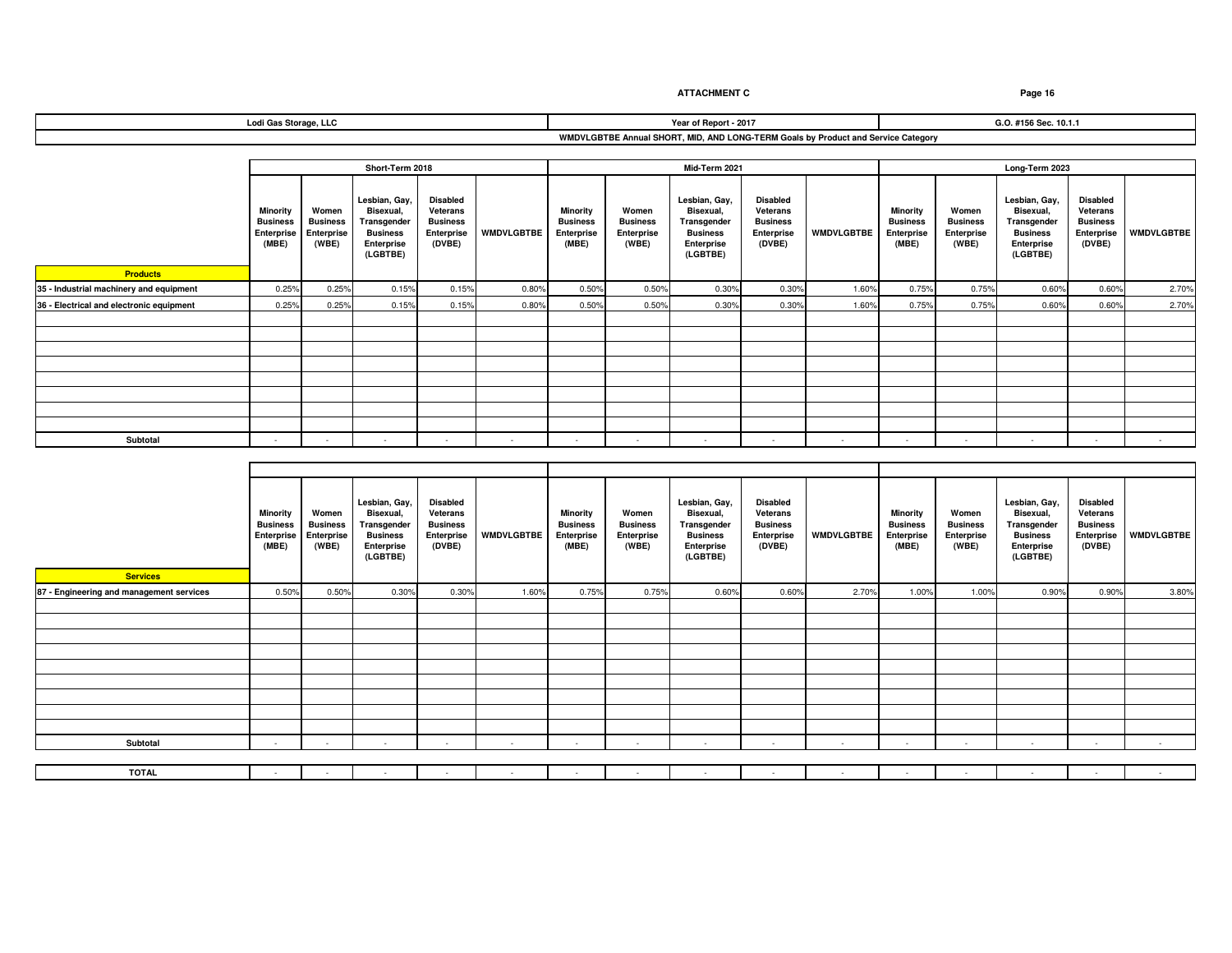| Lodi Gas Storage, LLC                                                           | Year of Report - 2017 | G.O. #156 Sec. 10.1.2 |
|---------------------------------------------------------------------------------|-----------------------|-----------------------|
| Description of WMDVLGBTBE Planned Program Activities for the Next Calendar Year |                       |                       |

### **Internal program activities**

Lodi Gas Storage, L.L.C. has only two operating facilities in California; the main storage site is in San Joaquin County; there is also one in Solano County. Procurement activites are extremely limited there, as the needs of the facility have moved more towards continued operating as opposed to expansion. The required nature of goods has also changed and allowed for increased WMDVLGBTBE percent use. The Gas Storage market tends to be volatile, and thus WMDVLGBTBE spending will also be based on customer demand for Gas Storage use. Due to the limited number of purchases that are made, the employment of a full time procurement specialist is not justified. The Operations Manager and Office Administrator will continue to work on due dilligence as far as making the local supply network aware of various materials and service opportunities.

### **External program activities**

Lodi Gas Storage, L.L.C. was a participant at the Small Business Enterprise Expo in Los Angeles in May 2017 and will continue in its efforts to participate in such events, and support other programs related to supplier diversity.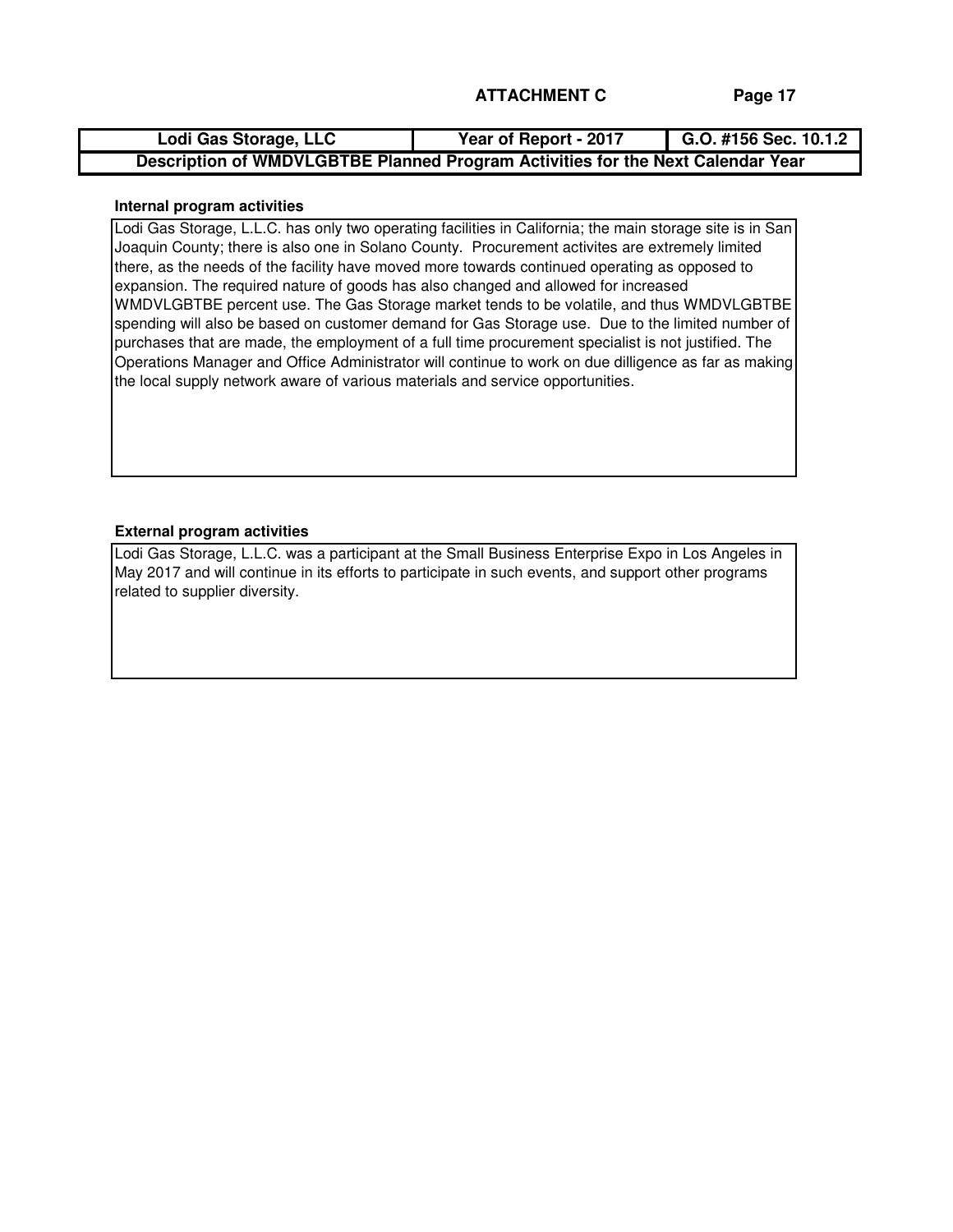| Lodi Gas Storage, LLC                                              | Year of Report - 2017 | G.O. #156 Sec. $10.1.\overline{3}$ |  |  |  |  |  |  |  |
|--------------------------------------------------------------------|-----------------------|------------------------------------|--|--|--|--|--|--|--|
| Plans for Recruiting WMDVLGBTBE Suppliers in Low Utilization Areas |                       |                                    |  |  |  |  |  |  |  |

Lodi Gas Storage, L.L.C. will continue to monitor expenditures in the subject categories where utilization of diverse suppliers' has been historically low. We will continue to monitor accounting reports in order to identify the magnitude of expenditures in these areas and determine if our efforts may have a tangible impact. Although we hope to take advantage of opportunities in these areas, it is our intent to focus our supplier diversity efforts where we can maximize our expenditures with verified suppliers regardless of category.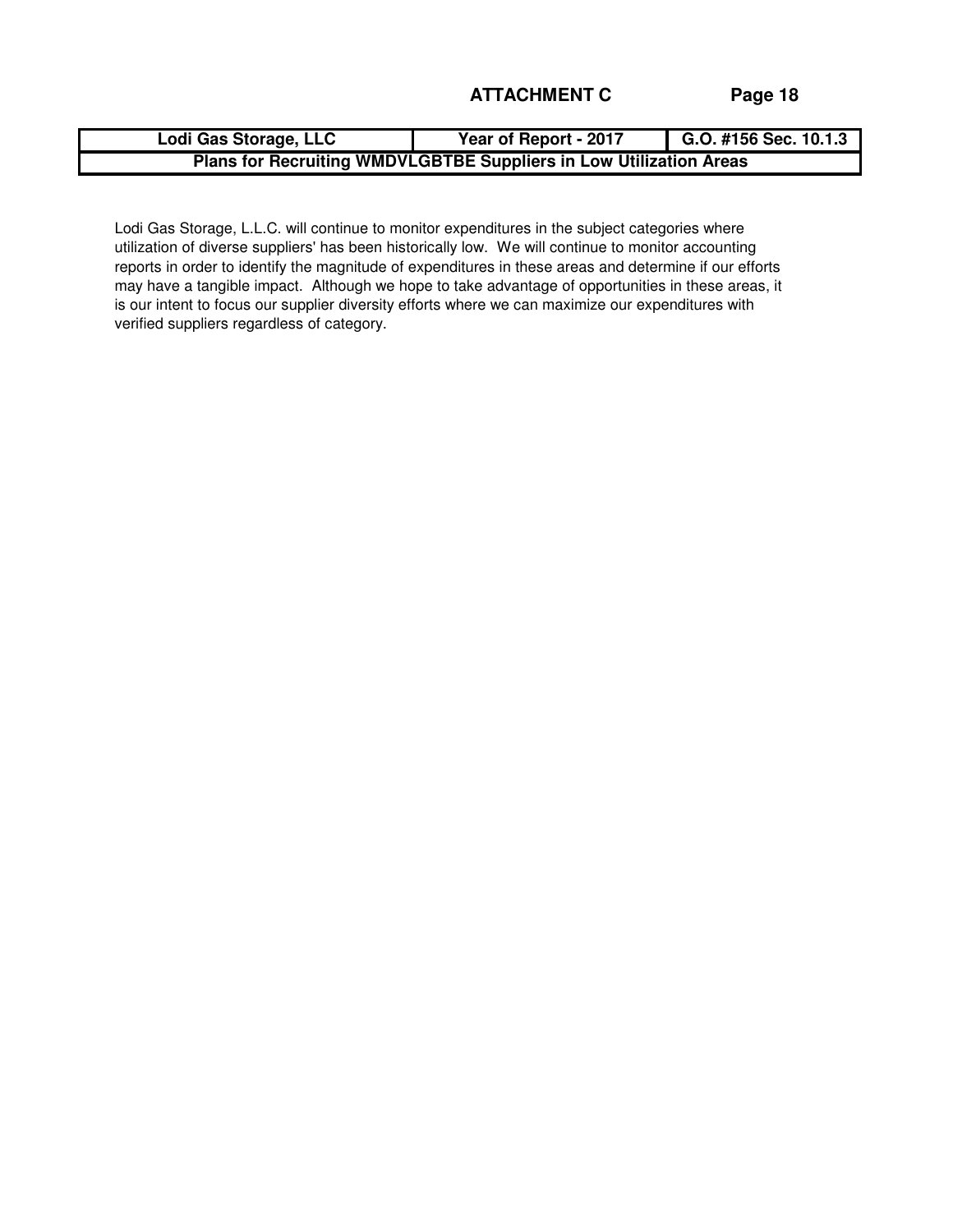| Lodi Gas Storage, LLC                                       | Year of Report - 2017 | G.O. #156 Sec. 10.1.4 |  |  |
|-------------------------------------------------------------|-----------------------|-----------------------|--|--|
| Plans for Recruiting WMDVLGBTBE Suppliers Where Unavailable |                       |                       |  |  |

Lodi Gas Storage, L.L.C. will continue to monitor expenditures in the subject categories where utilization of diverse suppliers' has been historically low. We will continue to monitor accounting reports in order to identify the magnitude of expenditures in these areas and determine if our efforts may have a tangible impact. Although we hope to take advantage of opportunities in these areas, it is our intent to focus our supplier diversity efforts where we can maximize our expenditures with verified suppliers regardless of category.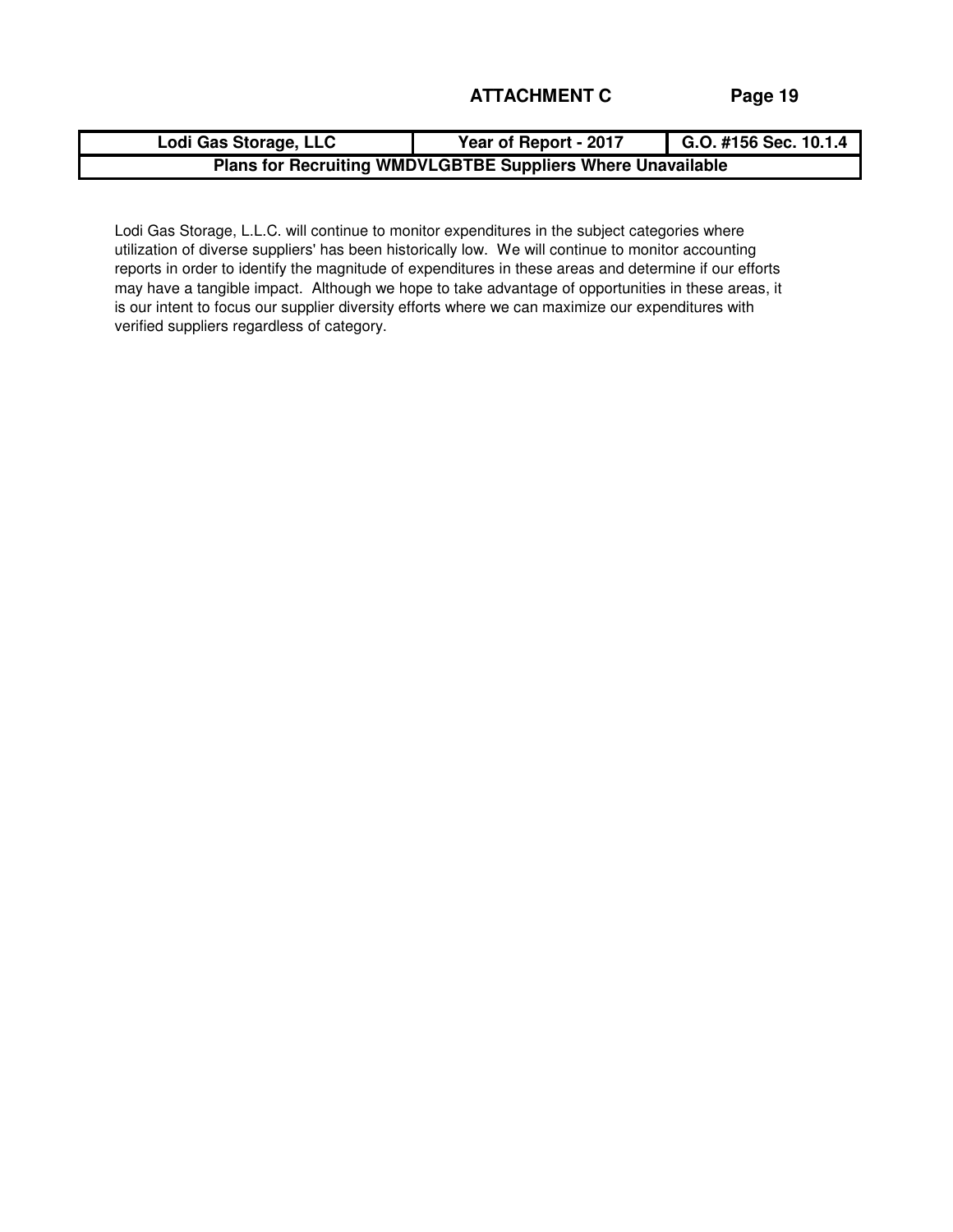| Lodi Gas Storage, LLC                                                              | Year of Report - 2017 | G.O. #156 Sec. 10.1.5 |  |  |
|------------------------------------------------------------------------------------|-----------------------|-----------------------|--|--|
| <b>Plans for Encouraging Prime Contractors to Subcontract WMDVLGBTBE Suppliers</b> |                       |                       |  |  |

Lodi Gas Storage, L.L.C. has supplied prime contractors with letters, to see if they are eligible for certification by directing them to the webpage in order for them to apply online, on the Supplier's Clearinghouse. Lodi Gas Storage, L.L.C. continues to encourage its prime suppliers and contractors to contact the Clearinghouse for a list of certified WMDVLGBTBE's not currently verified by the Clearinghouse. The program administrator will continue to assist plant personnel that have procurement authority to encourage prime contractors to include verified minority suppliers.